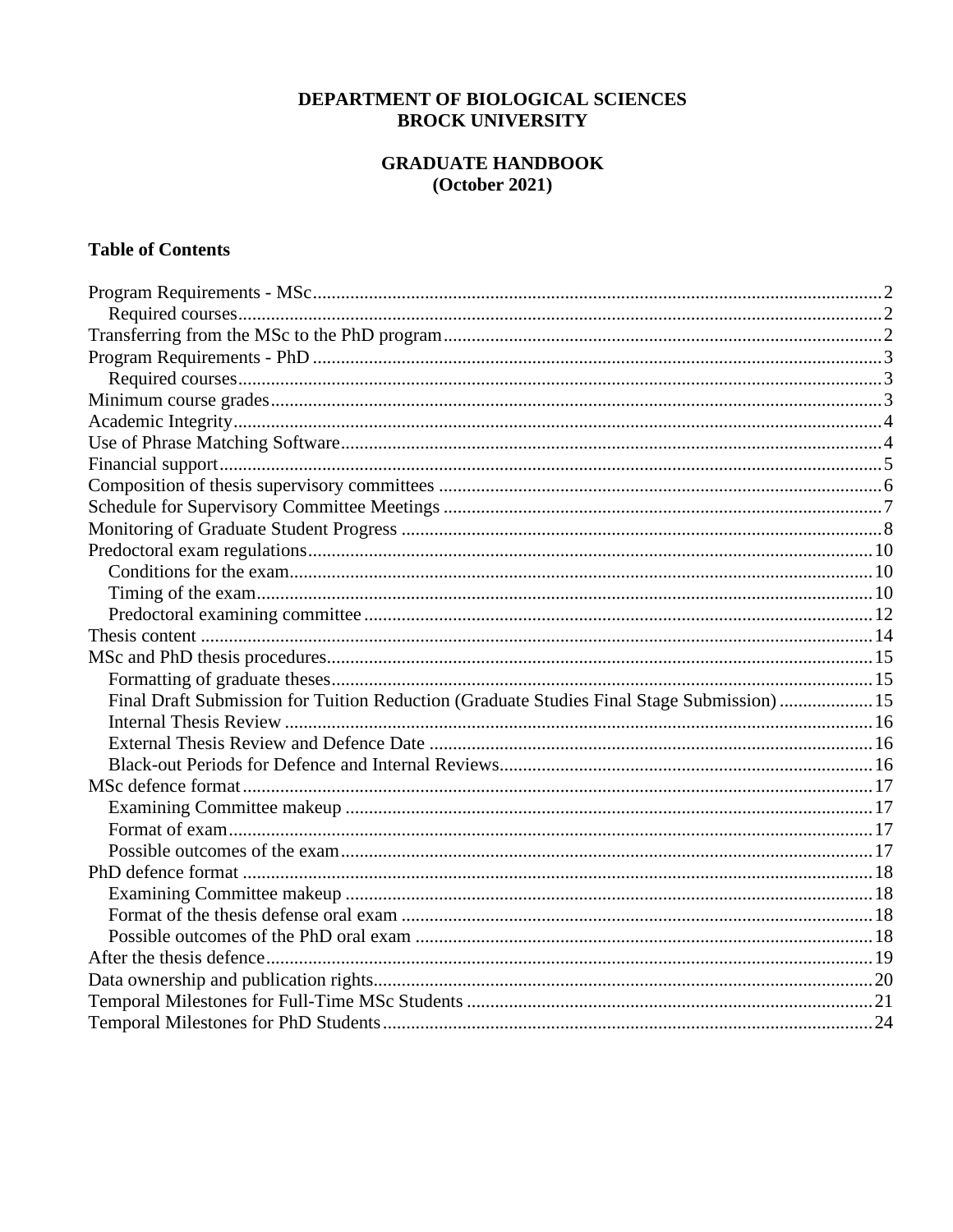## **Program Requirements - MSc**

Students may be admitted as full-time or part-time. Full-time programs should normally be completed in 2 years and part-time programs in 3 years.

# *Required courses*

Students must enrol in **BIOL 5F90** each term. In addition to BIOL 5F90, students must complete a minimum of one and one-half credits of course work. Note that graduate credit is not given in courses where the final grade is less than 70%. Students should strive to achieve a minimum grade of 80% in each of the following graduate courses.

- 1. BIOL 5P95 taken in the first September of the program (see BIOL 5P95 guidelines)
- 2. one-half credit from BIOL 5P85, 5P86, 5P87 or 5P88
- 3. one-half credit from BIOL courses numbered 5*(alpha)*00 or higher.

Courses are chosen in consultation with the Supervisory Committee. The thesis supervisor may not offer all the courses in a candidate's program. Additional credits may be required of candidates with insufficient preparation in the area of research specialization. When appropriate and with prior permission of the supervisory committee, courses offered outside the Department of Biological Sciences may be taken to fulfill course requirements. Depending on their background, candidates may be required to take extra courses from either the graduate or undergraduate calendar in addition to those noted above. Note that obtaining a failing grade (<70%) in a graduate course is sufficient grounds for dismissal from the program.

In addition to the above coursework, students will participate in the running of undergraduate courses in the Department of Biological Sciences at Brock University as teaching assistants for a minimum of one term (for which a graduate teaching stipend will be received).

# **Transferring from the MSc to the PhD program**

Students who have successfully completed one year in the Brock Biological Sciences MSc program may be eligible to transfer to the PhD program upon successful completion of the Biological Sciences predoctoral examination. Students wishing to transfer will normally have completed all MSc course work within that first year with grades of at least 80% in each course. The predoctoral examination will take place after the third term but no later than the sixth term. Following the successful completion of the predoctoral exam, the graduate committee will then approve the transfer of the student from the MSc to the PhD program.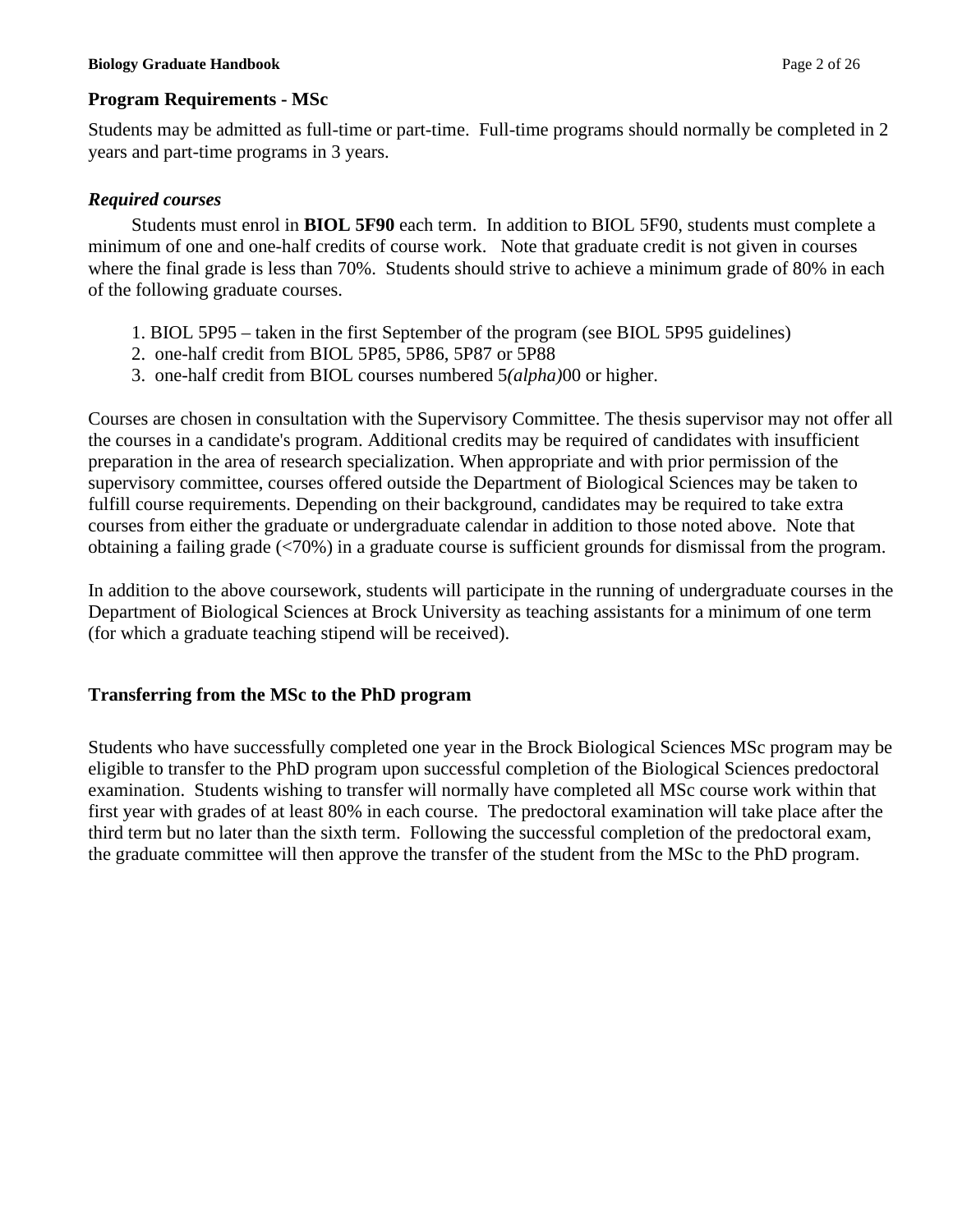# **Program Requirements - PhD**

A minimum of three years (36 months) full-time study is required. Students will be expected to complete all degree requirements within four years following entry into the PhD program. Students will participate in the running of undergraduate courses in the Department of Biological Sciences at Brock University as teaching assistants for a minimum of one term (for which a graduate teaching stipend will be received).

All students must complete a research project that culminates in a thesis and independent thought and work, and which represents an original contribution to scientific knowledge. There will be an oral defence of the written thesis. The student will be guided in all aspects of his or her graduate program by a supervisory committee.

# *Required courses*

Students must enrol in **BIOL 7F90** each term. In addition, coursework is required. Note that graduate credit is not given in courses where the final grade is less than 70%. Students should strive to achieve a minimum grade of 80% in all their graduate courses.

For students entering the PhD program after completion of an MSc:

- 1. BIOL 7P95 taken in the first year of the program
- 2. one half-credit course numbered 5*(alpha)*00 or higher, and which must not be cross-listed with a 4*(alpha)*00 course

For students who transfer from the MSc to the PhD program:

- 1. BIOL 5P95
- 2. one of BIOL 5P85, 5P86, 5P87 or 5P88
- 3. one half-credit course numbered 5*(alpha)*00 or higher, and which must not be cross-listed with a 4*(alpha)*00 course
- 4. BIOL 7P95 taken in the first year after transfer to the PhD

## 5. one additional BIOL course numbered 5(alpha)00 and higher, **which may be a second, different version of BIOL 5P85, 5P86, 5P87 or 5P88 as pre-approved by the supervisory committee and Graduate Program Director**

The thesis supervisor may not offer all the courses in a candidate's program. When appropriate and with prior permission of the supervisory committee, courses offered outside the Department of Biological Sciences may be taken to fulfill course requirements. Depending on their background, candidates may be required to take extra courses from either the graduate or undergraduate calendar in addition to those noted above. Note that failing grades (<70%) in graduate courses is sufficient grounds for dismissal from the program.

### **Minimum course grades**

| $0-49%$ | Fail                                                                                          |
|---------|-----------------------------------------------------------------------------------------------|
| 50-69%  | Pass – no graduate credit (course must be replaced or retaken if graduate credit is required) |
| 70-79%  | B – graduate credit awarded, insufficient for transfer from MSc to PhD                        |
| 80-100% | $A$ – required for transfer from MSc to PhD                                                   |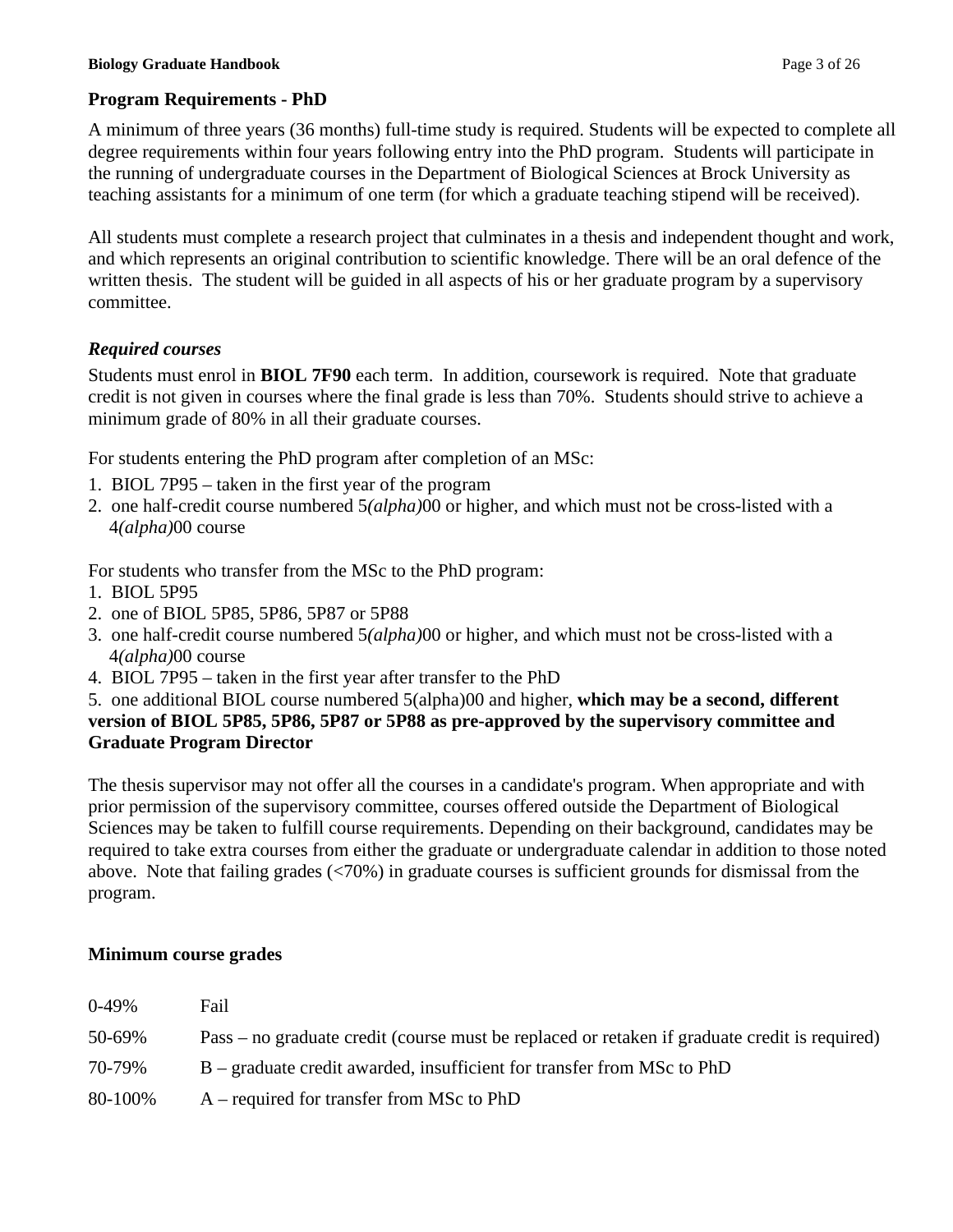# **Academic Integrity**

Graduate students are expected to adhere to the highest of standards during their studies, and according to Brock University's Policy on academic integrity [\(https://www.brocku.ca/webfm\\_send/28409\)](https://www.brocku.ca/webfm_send/28409). Students should familiarise themselves with the policy, the definitions of plagiarism and with the integrity standards expected of a graduate student. These policies apply to their coursework as well as their written thesis work.

All students are required to act ethically and with integrity in academic matters and demonstrate behaviours that support the university's academic values. These behaviours may include, but are not limited to:

- a. Completing one's own original work;
- b. Knowing and following the appropriate citation method in regard to the use of quotation marks and paraphrasing;
- c. Collaborating appropriately (unless teamwork is permitted, it is prohibited);
- d. Acknowledging the contribution of others (giving credit);
- e. Ensuring that a student's work is not used inappropriately by others;
- f. Acting ethically and with integrity while conducting research and in the reporting of research results; and
- g. Following published examination rules and protocols.

Academic misconduct is a serious offence. The principle of academic integrity, particularly of doing one's own work, documenting properly (including use of quotation marks, appropriate paraphrasing and referencing/citation), collaborating appropriately, and avoiding misrepresentation, is a core principle in university study. Students should consult Section XVII, "Academic Misconduct", in the "Academic Regulations and University Policies" entry in the Graduate Calendar, available at<http://brocku.ca/webcal> to view a fuller description of prohibited actions, and the procedures and penalties.

# **Use of Phrase Matching Software**

Since the Biology Graduate Handbook covers regulations that deal with the program as well as all pertinent information regarding the thesis, it is appropriate to note that the program reserves the right to use phrase matching software to assess the originality of any submitted written work. This procedure applies to thesis submission (with respect to BIOL 5F90/BIOL 7F90), to pre-doctoral candidacy requirements, to research proposal submissions, or to other written work that is part of the Biological Sciences graduate program. Careful attention will be paid to ensure that original data from research experiments are not included when using the phrase matching software. Instances of plagiarism will be handled according to the Brock University's policy on academic integrity.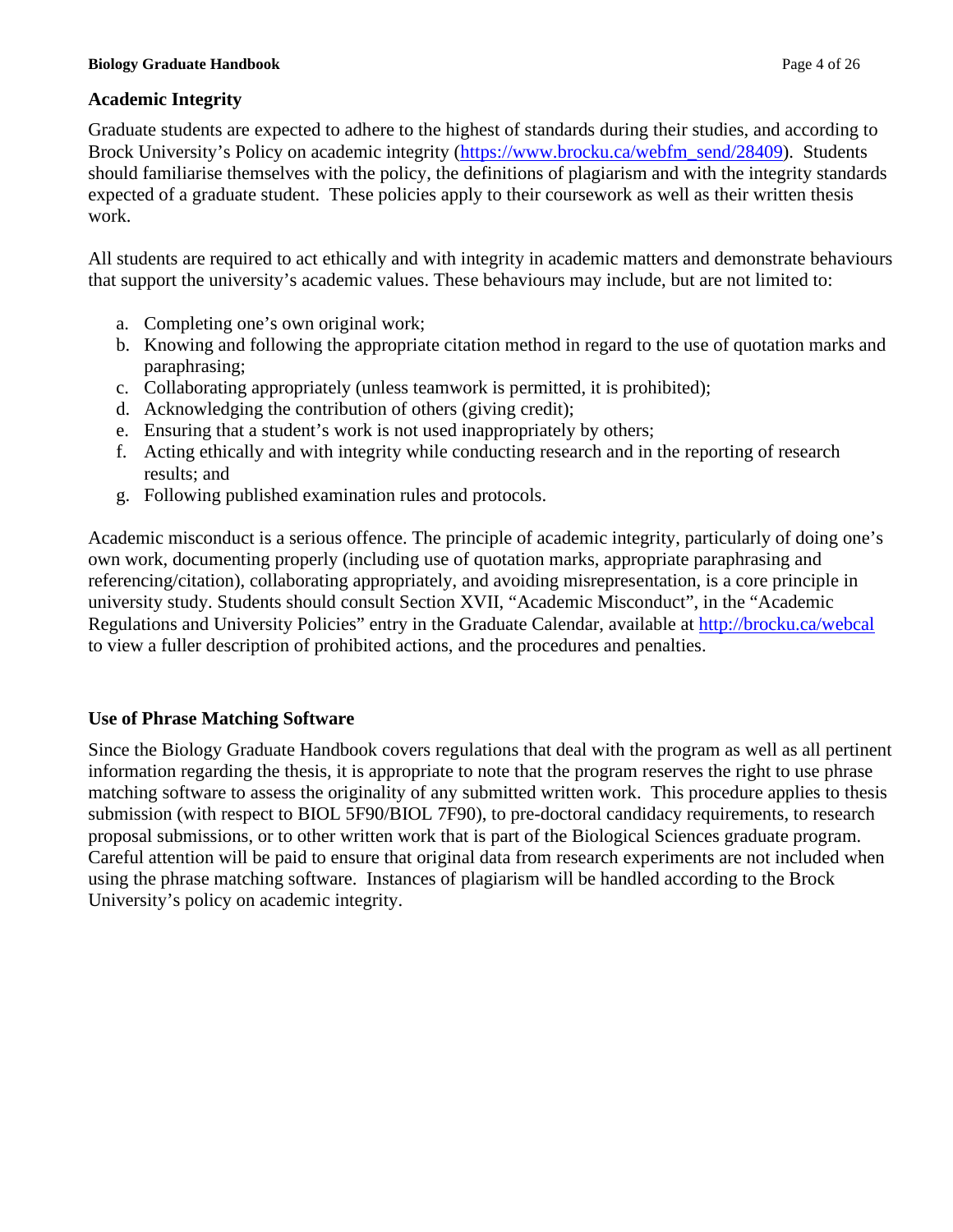## **Financial support**

Full time students (MSc and PhD) will normally be supported by some combination of provincial or federal scholarships, a research assistantship paid from the research operating grants of supervising faculty, a graduate fellowship from the University, and teaching assistantships in undergraduate courses in the Brock Department of Biological Sciences. In addition, international students may receive bursaries to help offset the cost of higher tuition fees. Students in financial need may qualify for additional bursaries. The purpose of financial support is to allow students to focus on their studies, rather than on undertaking employment unrelated to their studies. The flip side of this is that students should not regard their financial support as an entitlement – it should be regarded as an incentive that needs to be earned.

Note: Graduate fellowships awarded by the Office of Graduate Studies differ according to program and according to whether students receive external fellowships and entrance marks. Students should make sure that they understand exactly how they will be supported and for how long. Based on NSERC guidelines, the normal periods of financial support from supervisors' grants (in the form of research assistantships) are 2 years for programs that culminate in an MSc thesis and 4 years for programs that culminate in a PhD thesis (which includes MSc time for students who switch).

Research assistantships are normally \$9000 per year. Financial support from supervisors' grants is contingent upon availability of funds and on demonstration of satisfactory work effort and scientific progress. When students are coming near to the end of their period of financial support, supervisors and students should discuss whether further financial support will be provided.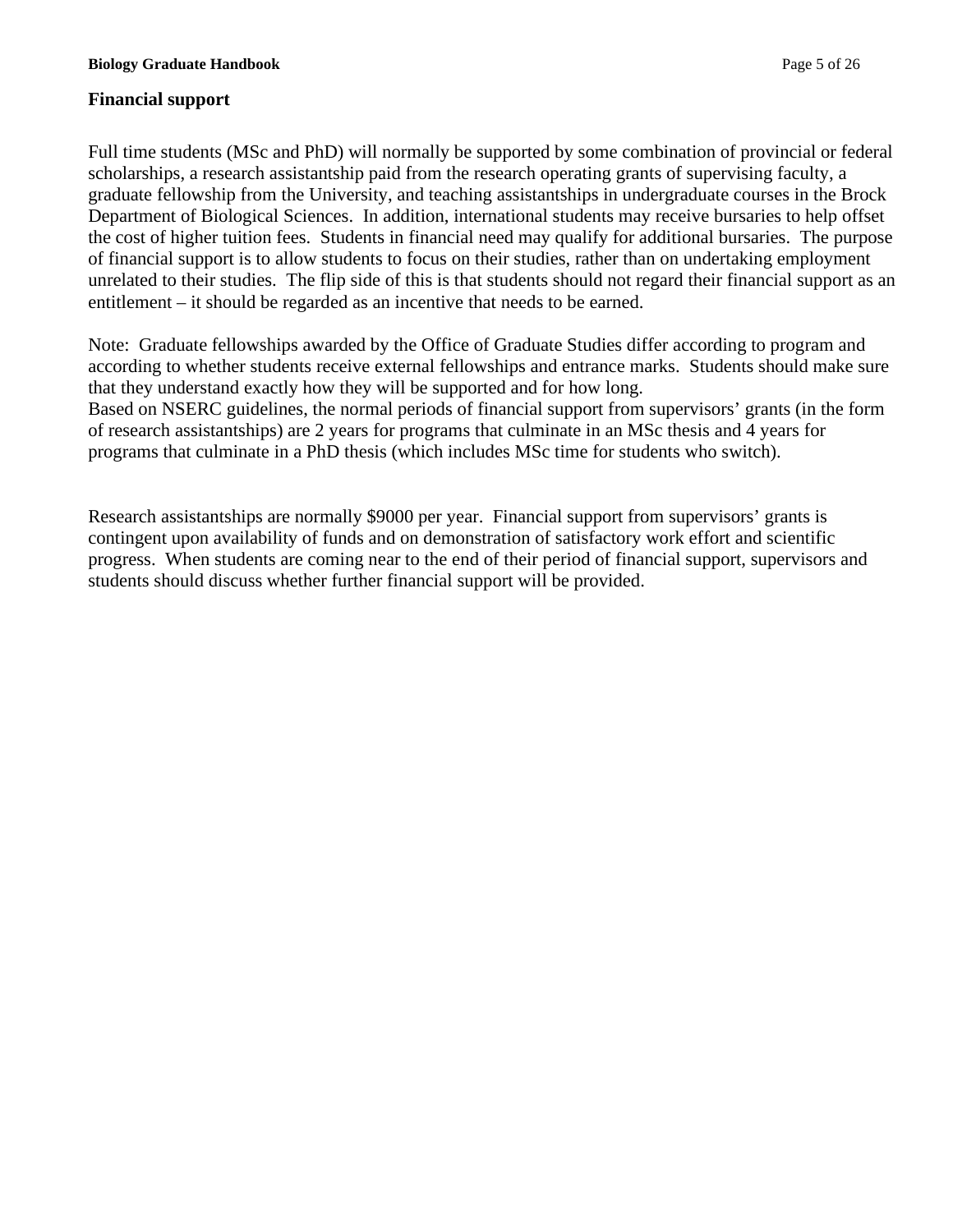## **Composition of thesis supervisory committees**

All students are supervised by a thesis committee. Thesis committees usually consist of the student's research supervisor and two additional faculty members from the Department of Biological Sciences, one of whom will serve as Chair of the Committee. Exceptions to this structure occur when the supervisor's primary appointment is not in Biological Sciences. For a MSc involving a co-supervision between a regular program member and an adjunct member, it is optional to have the  $2<sup>nd</sup>$  supervisory committee member, provided that the 1<sup>st</sup> supervisory committee member is a regular program member.

Thesis committees will be chosen according to the following criteria, based on suggestions made by supervisors and subject to agreement by requested faculty. The Graduate Program Director will ensure that the following criteria are fulfilled in assigning thesis committee duties:

- 1. There are 4 major research areas in the Department. At least one committee member will be from the same research area as the student and supervisor.
- 2. Thesis supervisory committees consist of the supervisor or co-supervisors plus at least two members of the Biology Graduate Program faculty. At least one of the additional committee members should be from a cognate discipline.
- 3. Cross-appointed faculty in Biological Sciences may supervise graduate students and may be members of thesis supervisory committees.
- 4. Adjunct faculty in Biological Sciences may co-supervise graduate students with faculty from Biological Sciences and may be members of thesis supervisory committees.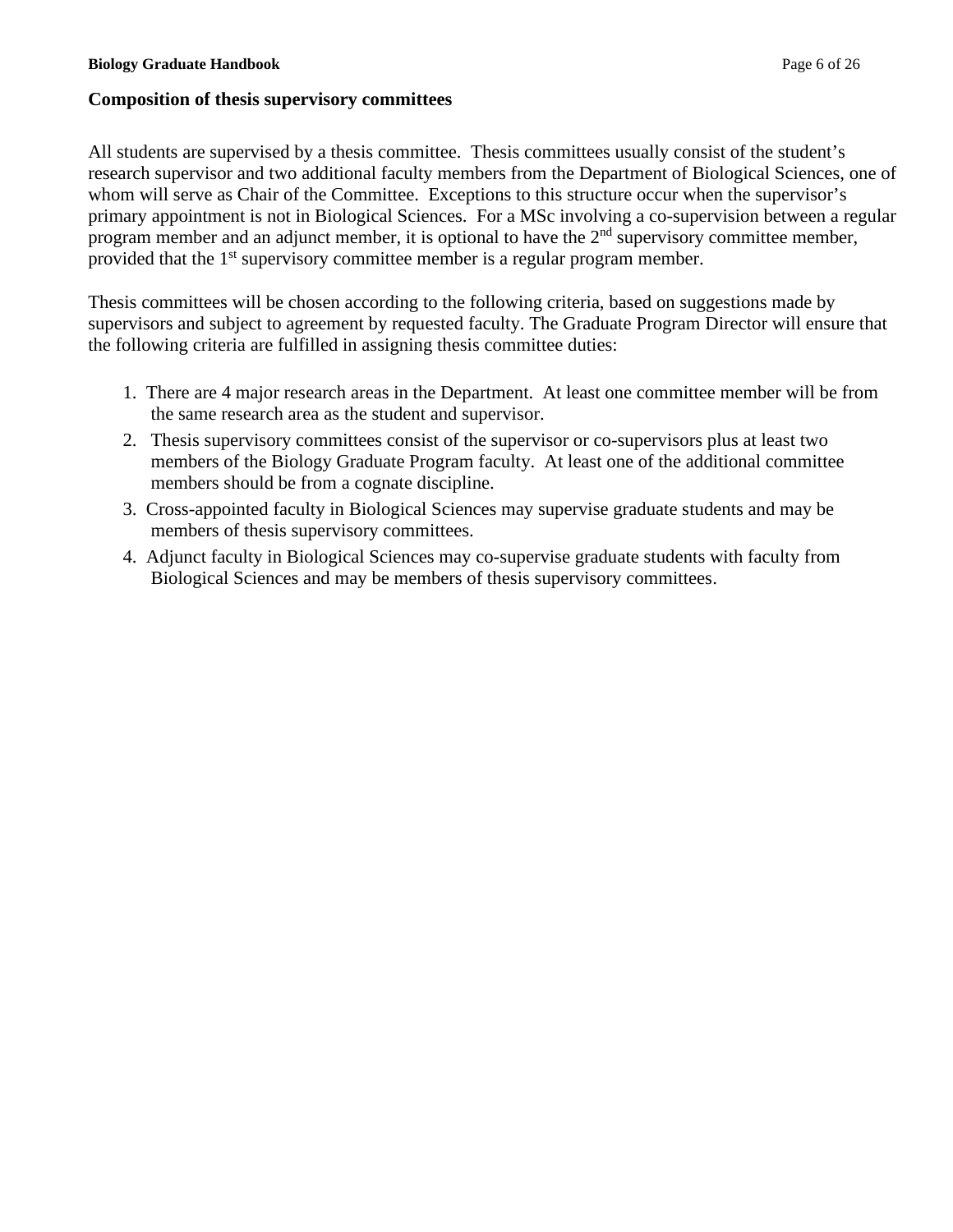## **Schedule for Supervisory Committee Meetings**

Students are responsible for convening their committees according to the following schedule:

1. First meeting (planning): preferably within 2 months, no later than 4 months after initial registration

- 2. First progress meeting: second or third term after initial registration
- 3. Subsequent progress meetings: minimally one per year.

Supervisory committee meetings must also be held to discuss predoctoral exam topics and for major changes in research plans. When scheduling your committee meeting, please communicate the duration of time to your committee members. Most committee meetings last 1-2 hours in length, so a 2-hour time slot should be scheduled.

**At each meeting, students should present their research plans and progress in the form of a talk.** The presentation should be approximately 30 minutes in length (depending on progress through your degree, this time may be longer if data analysis is extensive) and contain the following information:

- 1. Title of thesis
- 2. Project objectives/questions/hypothesis to be researched
- 3. Background literature discussion to put the project into context of the current understanding in the research field
- 4. Methodology to be used to answer the research questions
- 5. Results from your research which will include: samples of raw data, analysed/summarised data, statistical analyses
- 6. Timeline for project objectives
- 7. Course work to be taken over the next year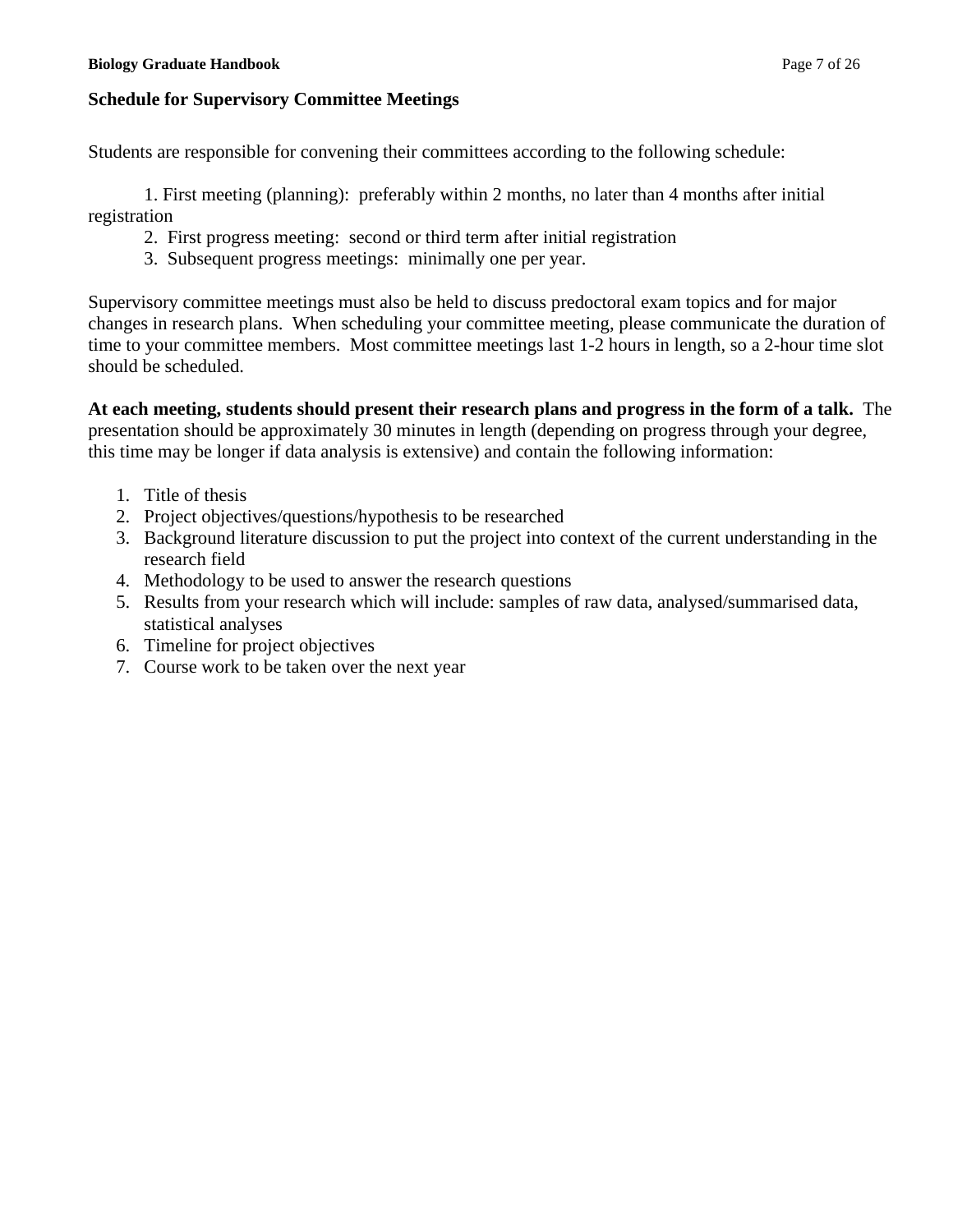## **Monitoring of Graduate Student Progress**

Graduate students are responsible for convening their committees for regular meetings.

The first meeting is a research planning meeting. Planning meetings should take place in the first two months after initial registration and no later than the 4<sup>th</sup> month. A second meeting to report initial research progress should be held by the end of the first 12 months of a student's program. Thereafter, meetings should be held at least once per year, or more often if necessary. A committee meeting is also required to plan for the predoctoral exam, and when major changes to a student's program are contemplated, such as a major change to the student's proposed research project.

Graduate students receiving external scholarships must also have a satisfactory yearly Graduate Student External Progress Report Form sent to the scholarship agency by the Graduate Studies Office in order to continue receiving external scholarship funding. This form is available from the university graduate studies website.

Graduate student committee meetings must be documented with the Graduate Student Progress Report Form (available on the Biology web page). **The outcome of the meeting will be summarized by the committee as Excellent, Satisfactory, or Unsatisfactory.** Students should be aware that it is their responsibility to make sure committee meetings take place, **and that their** progress is monitored by the Biology Graduate Committee. The GPD has the right not to sign course registration forms for students who failed to have the required committee meetings without legitimate reasons.

It is very important that students convene their committees and present evidence of satisfactory research effort and progress. The Graduate Program Committee regularly checks individual student progress as reported on the Graduate Student Progress Form. If no evidence of satisfactory progress is provided, then the Committee will assume that this is because the student has not being making progress. **Also, from time to time, the Faculty of Graduate Studies asks the GPD to confirm satisfactory progress, for instance, when considering applications for bursaries.**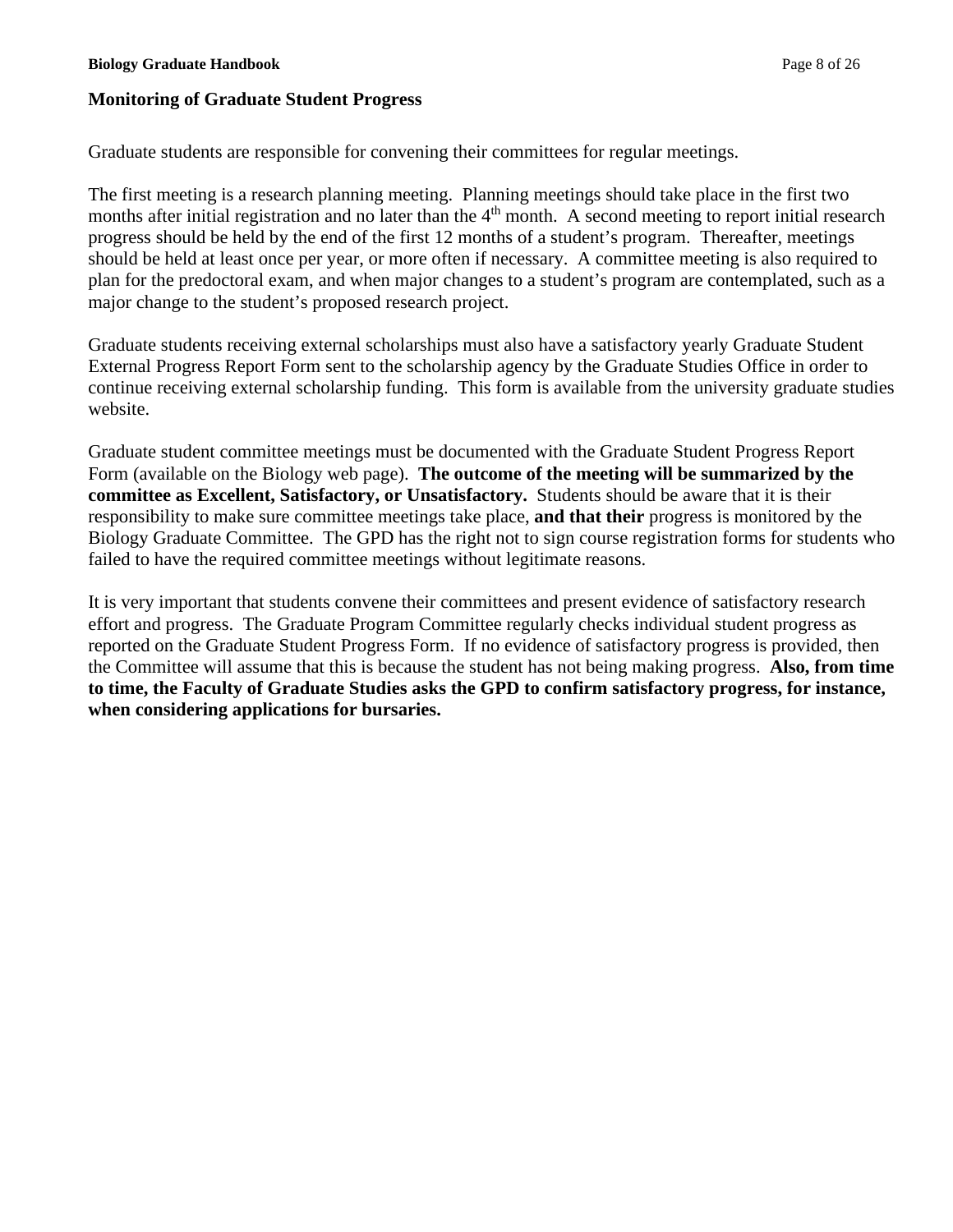## **Academic Probation**

The following is an important recent change to the FHB Section 7.13 Graduate Studies and this text is also found in the Graduate Calendar. According to this regulation, when a student's progress is unsatisfactory, supervisory committees can recommend to the Graduate Program Director and Graduate Program Committee, that students be placed on academic probation or even asked to leave the program.

In graduate programs with a research exit requirement (thesis, major essay/research paper), satisfactory academic progress during the research phase will be determined through academic progress reviews by the graduate program committee (normally once per term) as outlined in the program's Graduate Handbook. An Unsatisfactory academic progress decision, as determined by the graduate program committee, may result in a program's decision to place the student on academic probation for the subsequent term or a request for required program withdrawal.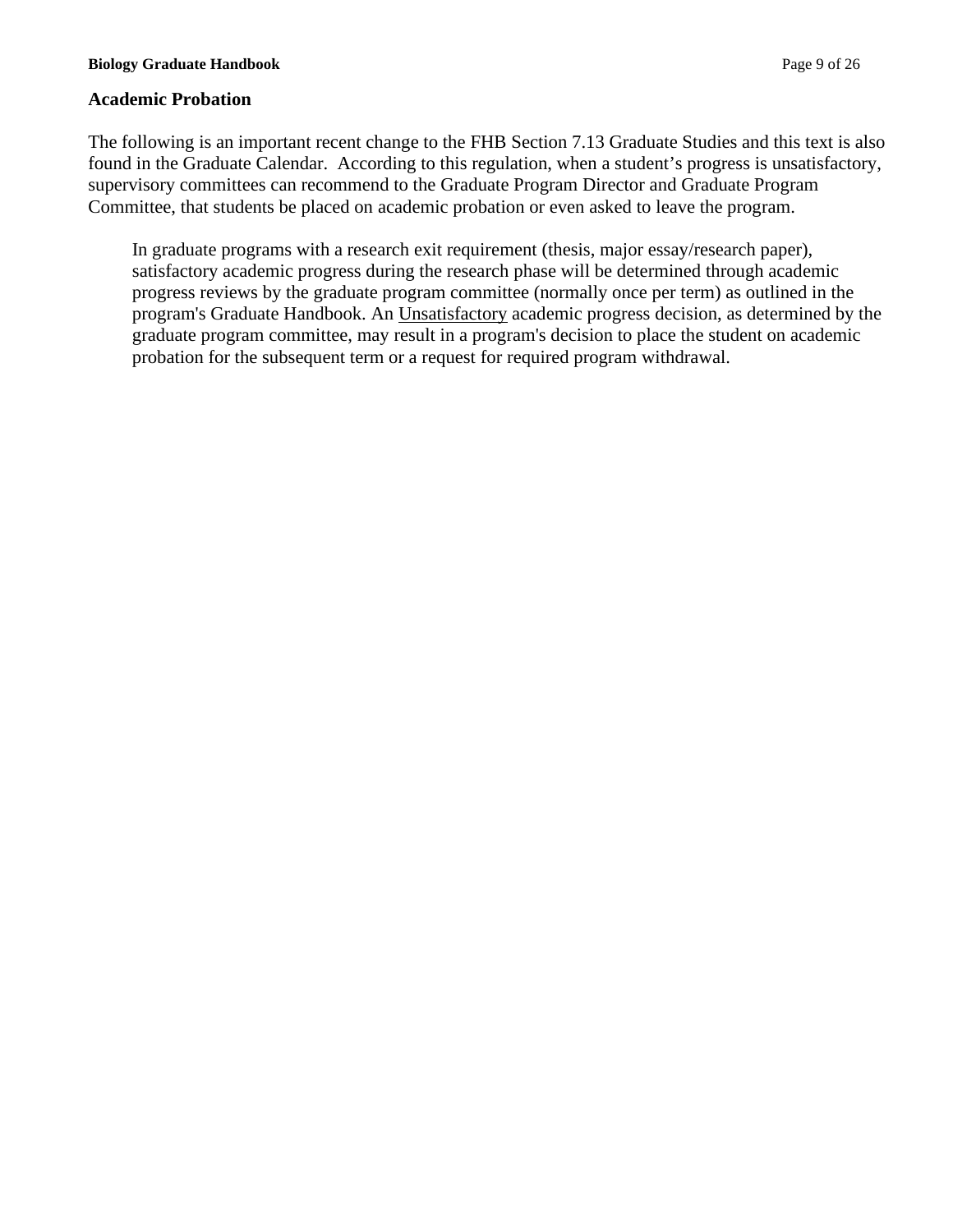## **Predoctoral exam regulations**

Enrolment in the Doctor of Philosophy program requires the successful completion of a predoctoral examination. The predoctoral examination will include an oral exam on the student's written research proposal, including the scientific background appropriate to the proposal. The research proposal must be written by the student and must not be read or edited by the Supervisor prior to its final submission, to ensure that the proposal reflects the student's own work. The research proposal must focus on a topic that is not the student's primary research topic but which is in a field related to the PhD research topic. The topic should be chosen in consultation with the thesis supervisory committee at a meeting preceding the predoctoral exam. Normally, students will suggest up to 3 possible topic areas and provide a brief (2 sentence) description of the potential topic areas to their supervisory committee members. The supervisory committee will select and advise on the appropriateness of the proposed topic. Students are allowed no more than 6 weeks to complete the written component of the pre-doctoral exam. The thesis supervisory committee will fill out the Predoctoral Recommendation Form (available on the departmental web page) to approve the topic of the exam and forward this to the Graduate Program Director. The student will submit an electronic copy of the written proposal to the Graduate Program Director within six weeks of the date of topic approval; upon GPD approval, the proposal shall be submitted to the examination committee members for review and evaluation; the scheduled examination date will occur within 3 weeks following this submission, conditional on examination committee approval to proceed with the oral exam.

## *Conditions for the exam*

Before permission is given for the predoctoral exam to proceed, students (both MSc and PhD) should convene their supervisory committee in order to convince them that sufficient research progress has been made up to that point; this is particularly critical for MSc students as they must convince their committees that their academic abilities and achievements up to that point justify switching to the PhD program without first producing an MSc thesis. The supervisory committee will then advise the Graduate Program Director of their decision to grant permission for the predoctoral examination to proceed via the approval of the topic area.

Appeals for exceptions to the above rules require that the thesis supervisory committee present a request supported by appropriate documentation to the Departmental Graduate Studies Committee, who will decide whether or not to grant the exception. The decision of the Departmental Graduate Studies Committee is final.

It is desirable but not mandatory that PhD students complete their course requirements before attempting the predoctoral exam. MSc students must complete all MSc course work with grades of at least 80% **in each course**. Exceptions to this rule may be made if required courses have not been offered in time for students to complete this requirement.

### *Timing of the exam*

For students who enter directly into the PhD program, the predoctoral exam will take place after the second term but no later than the sixth term (third or fourth term is recommended). For students enrolled in the MSc program who wish to switch to the PhD program, the predoctoral exam will take place after the third term but no later than sixth term.

**Important: PhD students who fail to arrange the predoctoral exam before the end of their sixth term, will be deemed to have failed their first attempt at the exam.**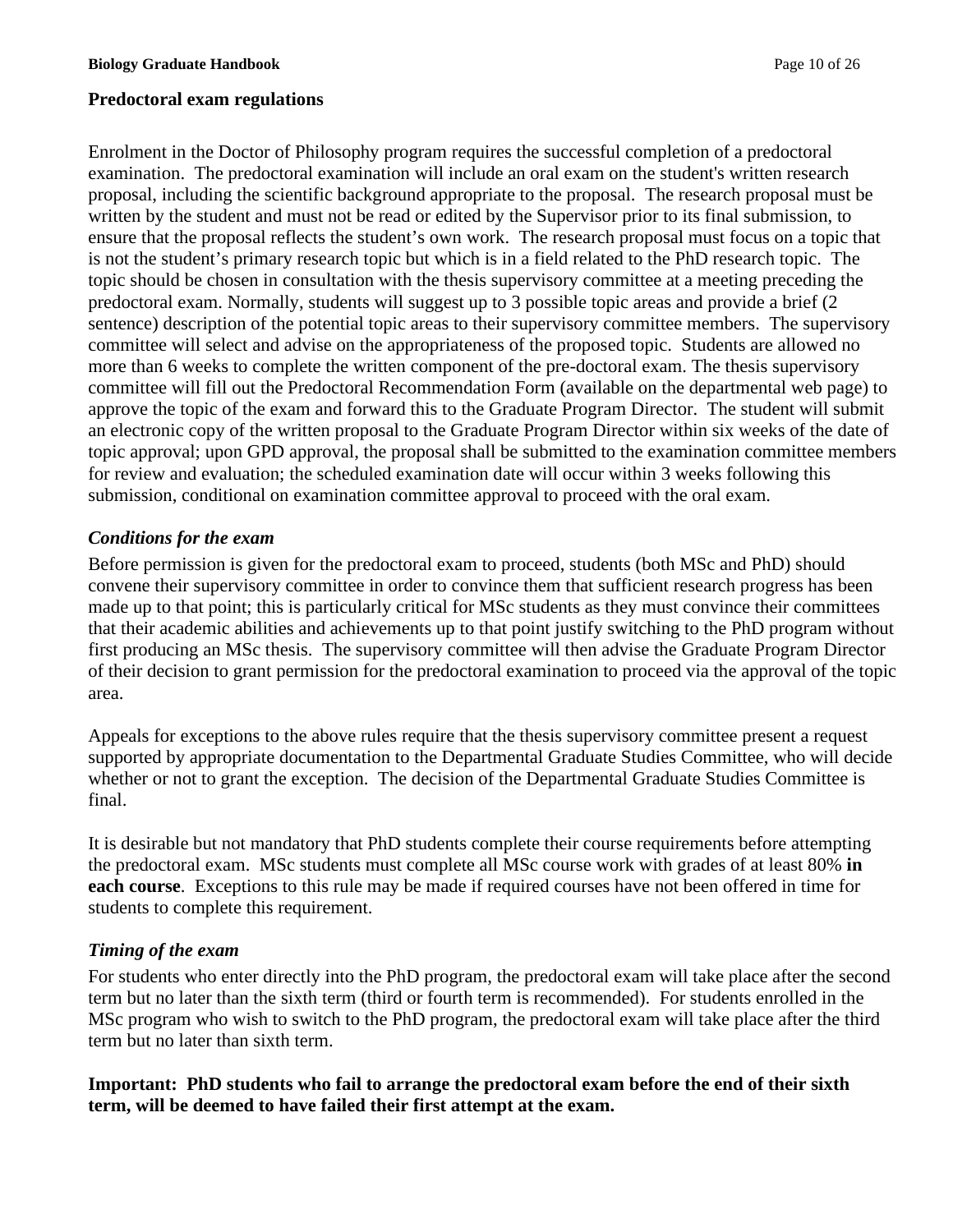# *Content of predoctoral research proposal*

The proposal will follow NSERC guidelines and must be formatted as required for Discovery Grant Form 101, including all relevant sections (but NOT including Form 100). Consult the NSERC website for information on how to write a good proposal. Also, make sure you obtain a copy of a successful NSERC grant written by your supervisor as an example of how a proposal should be framed.

**The predoctoral research proposal must be written by the student and must not be read or edited by the supervisor and supervisory committee members prior to its final submission, to ensure that the proposal reflects the student's own work. Students are expected to work independently in writing their proposals, but are allowed to have their peers proofread the last draft before submission. Students may also consult with the Graduate Program Director about issues relating to formatting and grant structure (as opposed to specific content), as well as criteria for the predoctoral evaluation.**

# **Note that the proposal must be understandable to a biologist in a different research field.**

# **1. Topic**

The predoctoral proposal should be on a topic related to but not the same as the PhD research topic. The proposal should be narrow enough in scope that it represents a project that could be used as a backup should the student's primary research project be abandoned, or could be used as a post-doctoral project. As such the topic should be focussed enough that the research proposed could be accomplished in a 3-5 year timeframe.

The topic must be chosen well in advance of the predoctoral exam, and in consultation with the thesis supervisory committee. This information should be relayed to the Graduate Program Director (the appropriate form may be found on the Biology Graduate Studies website). See General Presentation Guidelines for further details and make sure you carefully consult the NSERC Discovery Grants website: http://www.nserc-crsng.gc.ca/Professors-Professeurs/Grants-Subs/DGIGP-PSIGP\_eng.asp.

# **2. Summary of proposal in lay terms**

The summary is intended to explain the proposal in language that the public can understand. Using simple terms, briefly describe the nature of the work to be done. Indicate why and to whom the research is important, the anticipated outcomes, and how your field will benefit. In general, it is desirable to avoid field-specific jargon wherever possible in your proposal (suggested length, 1 page double-spaced).

# **3. Proposal**

Using the headings below, describe the research to be supported. This section of the proposal is a maximum of 5 pages in length, single-spaced, Times Roman 12 point font. References should be provided in full on additional pages. You may also present up to three figures and tables. Provide details on:

- objectives of the research, both short and long term; hypotheses to be tested, specific predictions
- literature pertinent to the proposal
- methods and proposed approach
- anticipated significance of the work.

# **References**

- Please use standard and consistent formatting for references.
- Do not refer readers to Web sites for additional information on your proposal.
- Do not introduce hyperlinks into your list of references.
- Make sure you have actually read the references in your proposal you may be questioned on them in the exam!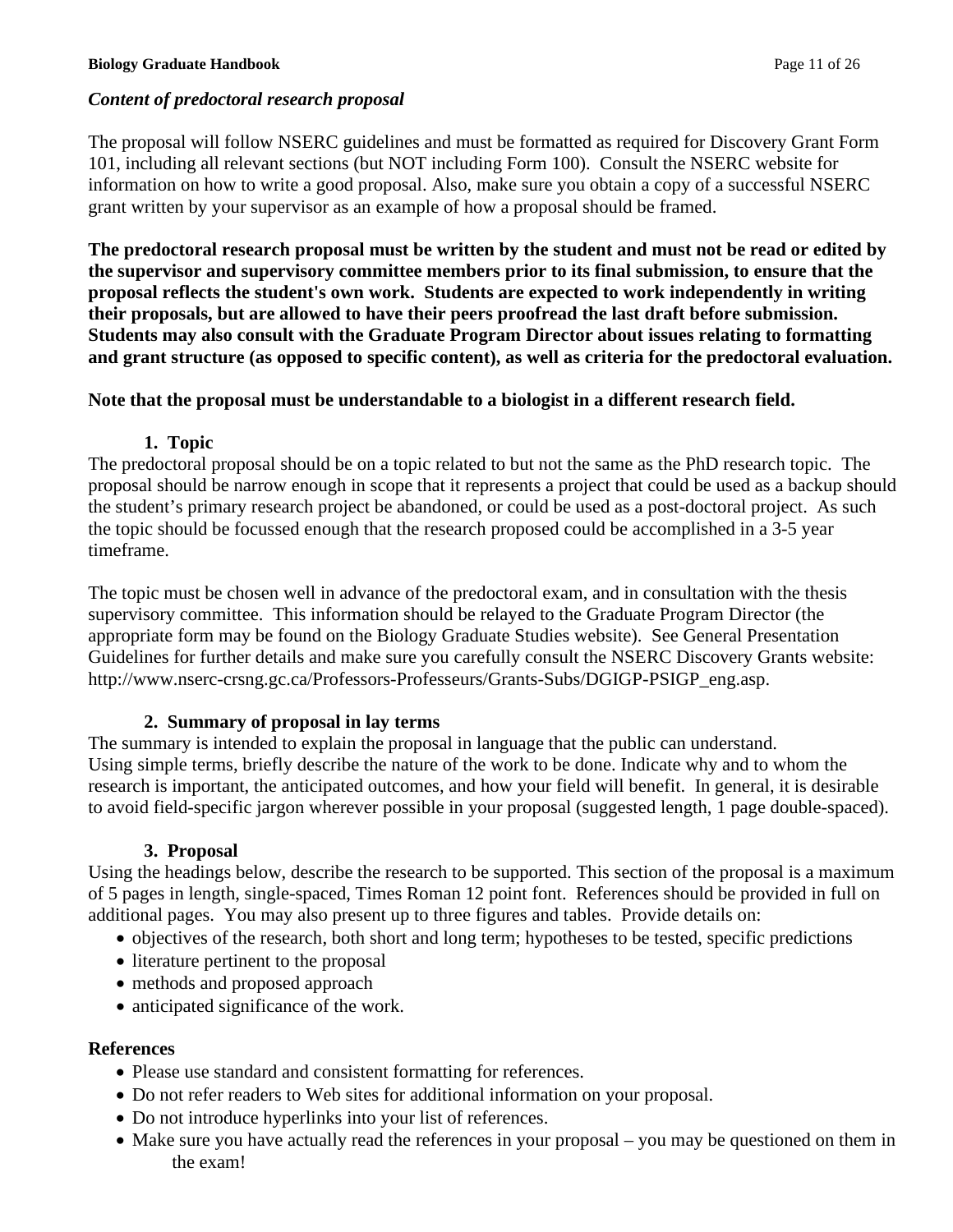#### **Biology Graduate Handbook** Page 12 of 26

#### *Predoctoral examining committee*

The Committee consists of the student's supervisory committee plus two faculty members from the Department of Biological Sciences. A majority of the committee members must be tenured faculty, one of whom shall chair the exam. The chair is also an examiner and therefore votes on the outcome.

#### *Exam procedures and outcomes*

The examination will consist of two parts, the written research proposal and the oral exam. A student has to pass both parts to pass the predoctoral exam, and has to first pass the written part before proceeding to the oral exam.

Committee members will submit their evaluations with a pass or fail grade (with additional applicable detailed comments) for the written research proposal to the Graduate Program Director no later than 3 days prior to the scheduled oral exam. A pass requires at least 4 members of the committee voting for pass. If the written research proposal fails to pass, the oral exam will be cancelled, and the student will be given ONE chance to revise and resubmit the research proposal, normally within two weeks. The committee's review comments will be communicated to the student via GPD. The committee will be given two weeks to reevaluate the revised research proposal. If the proposal fails to pass again, the predoctoral exam will be considered as a failure, and the student will not be allowed to re-try.

The oral exams are scheduled for a 3-hour duration, which is longer than most exams last. The exam begins with a 10-minute oral presentation by the candidate, highlighting and summarizing the proposed research. This presentation is followed by rounds of questions from the committee, beginning with the two faculty who do not normally sit on the supervisory committee, and ending with the supervisor. Normally, two rounds of questioning are sufficient, but three rounds of questioning may be necessary.

The outcome of the oral exam will be determined by the votes of the committee (pass or fail). The oral exam is a one-chance exam, thus a failure of the oral exam is also a failure of the predoctoral exam. Voting will proceed as follows (co-supervisory votes together count as a single vote).

1. Students registered in the PhD program: possible outcomes are **Withdraw** or **Continue.**

· **Withdraw from PhD program** - two or more committee members vote to fail (the candidate will be required to withdraw from the program by the end of the current term). This outcome will normally only apply when the committee deems it extremely improbable that the student will be able to independently plan, carry out, and publish a research project.

· **Continue** - at least 4 members of the committee vote for a pass. The student has demonstrated sufficient understanding of the research process, satisfactory understanding of the research topic, and has demonstrated satisfactory scientific, written and oral communications skills, such that the student is clearly ready to independently plan, carry out, and publish a research program. The student may continue in the PhD program.

2. Students registered in the MSc program: possible outcomes are **Remain in MSc** or **Transfer to PhD**

· **Remain in the MSc program** - two or more committee members vote that the candidate will be better served by completing an MSc thesis prior to undertaking a PhD. The student has not demonstrated sufficient understanding of the research process or satisfactory understanding of the research topic, and/or has not demonstrated sufficient ability in either writing or communications skills. The student is not yet ready to independently plan, carry out, and publish a research program.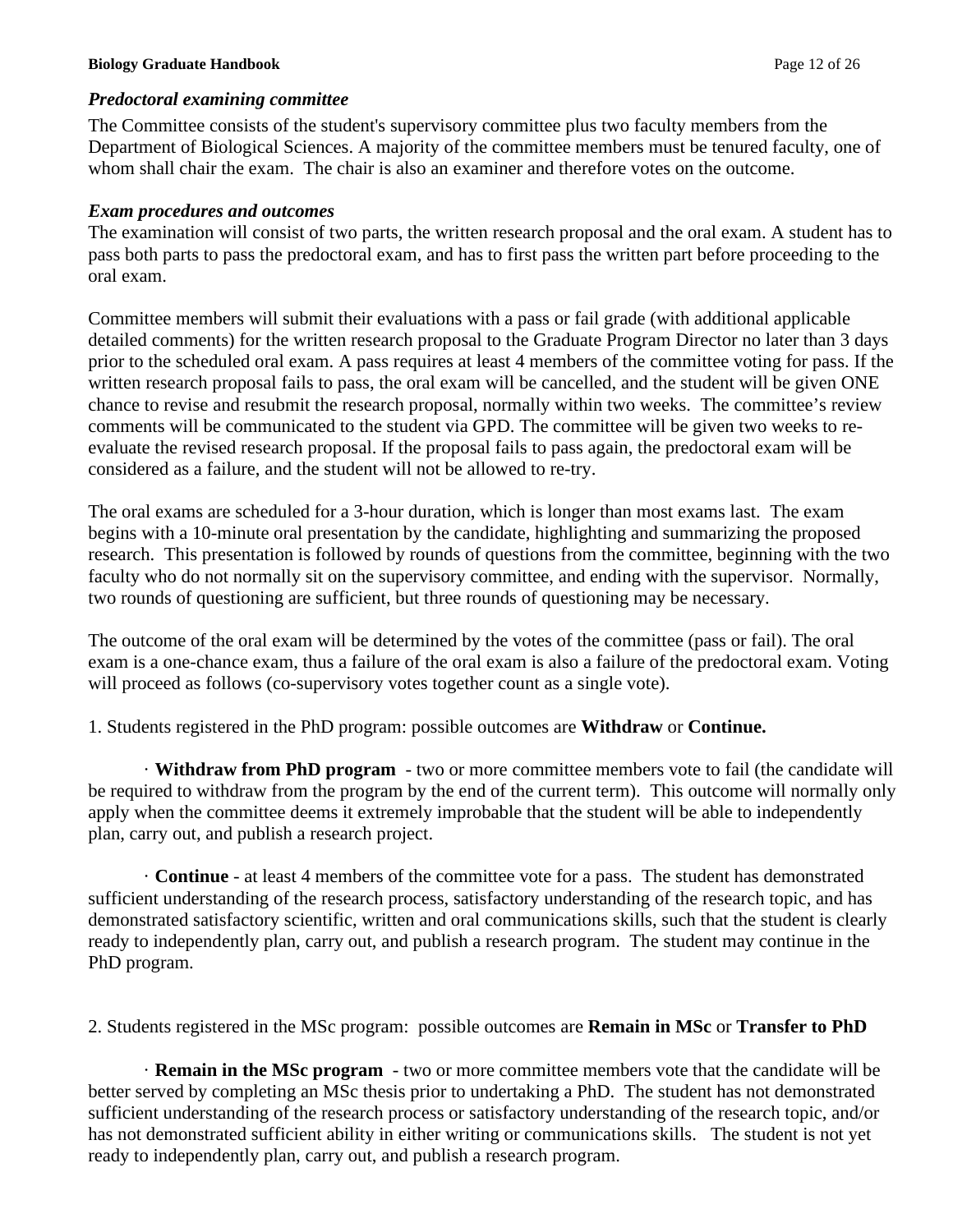· **Transfer to PhD** program - at least 4 members of the committee vote for a pass. The criterion for a **pass** is clear evidence of advanced intellectual ability and accomplishment, as indicated by the written proposal and oral exam, such that the committee believes the student will not benefit from the experience of writing an MSc thesis. The student has demonstrated sufficient understanding of the research process, satisfactory understanding of the research topic, and has demonstrated satisfactory scientific, written and oral communications skills, such that the student is clearly ready to independently plan, carry out, and publish a research program. The student, with a successful completion of BIOL5P95, has the option to take BTEC 7P96 (Graduate Seminars) in place of BIOL 7P95 for gaining experience in presenting scientific seminars, with the approvals of the supervisory committee and the GPDs of the Biological Sciences and Biotechnologies.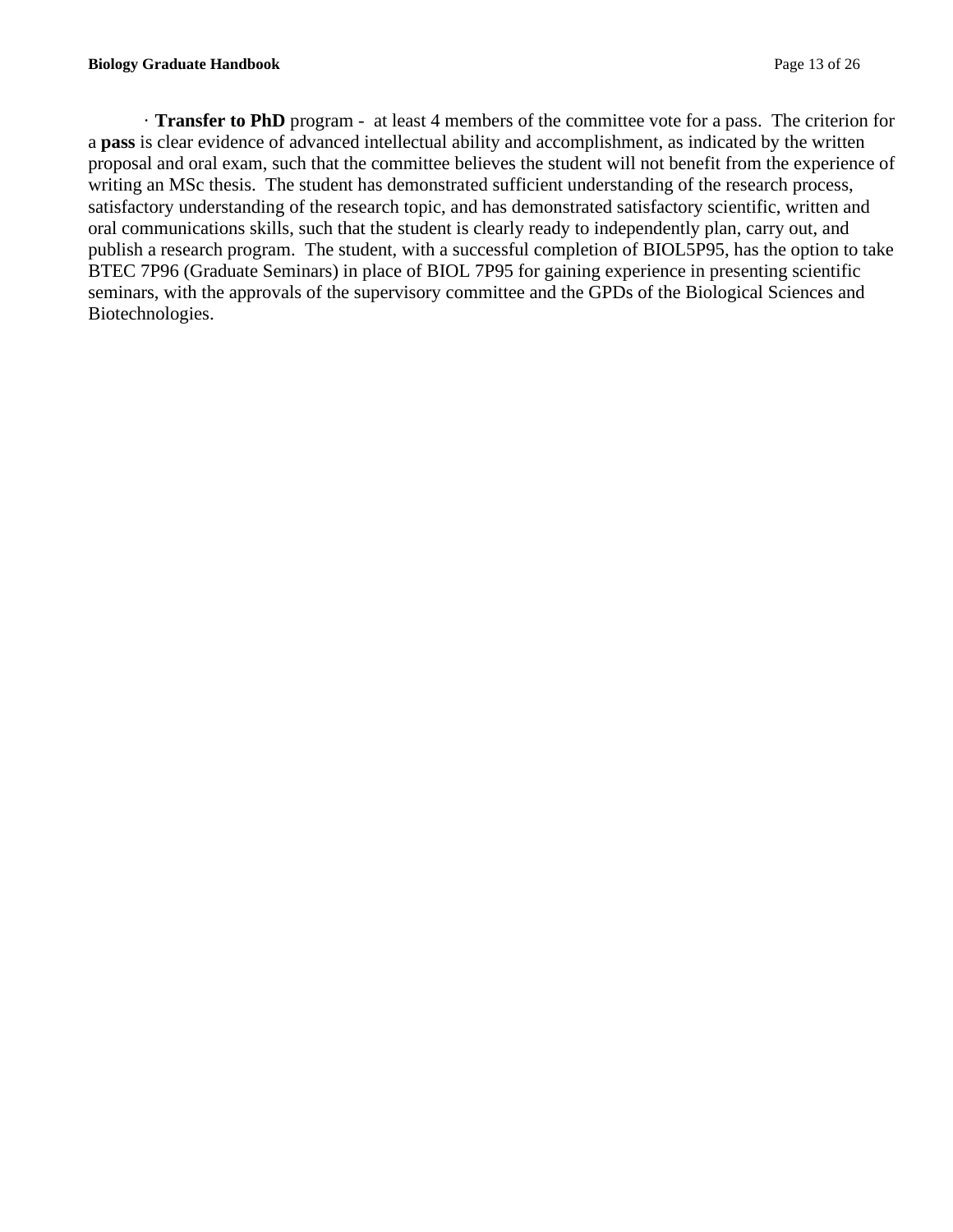### **Thesis content**

The following are general guidelines that reflect what Biology supervisory committees generally deem to be reasonable minima and maxima for thesis content. It is not necessary to include all of the work you did as a graduate student. Your goal is to demonstrate sufficient achievement to justify awarding of the degree.

**MSc thesis:** General introduction, 1-2 data chapters (or chapters representing manuscripts, unpublished or published), general discussion, general conclusions, references, appendices as necessary. Total thesis length about 100-125 pages.

**PhD thesis:** General introduction, 3-5 data chapters (or chapters representing manuscripts, unpublished or published), general discussion, general conclusions, references, appendices as necessary. Total thesis length about 150-200 pages.

Students are responsible for convening their committees in order to regularly apprise them of their progress. The committee will decide when the student has collected sufficient data to complete a thesis. The committee's decision will be indicated on the Graduate Student Progress Form (available from the Biology web site) and forwarded to the Graduate Program Director.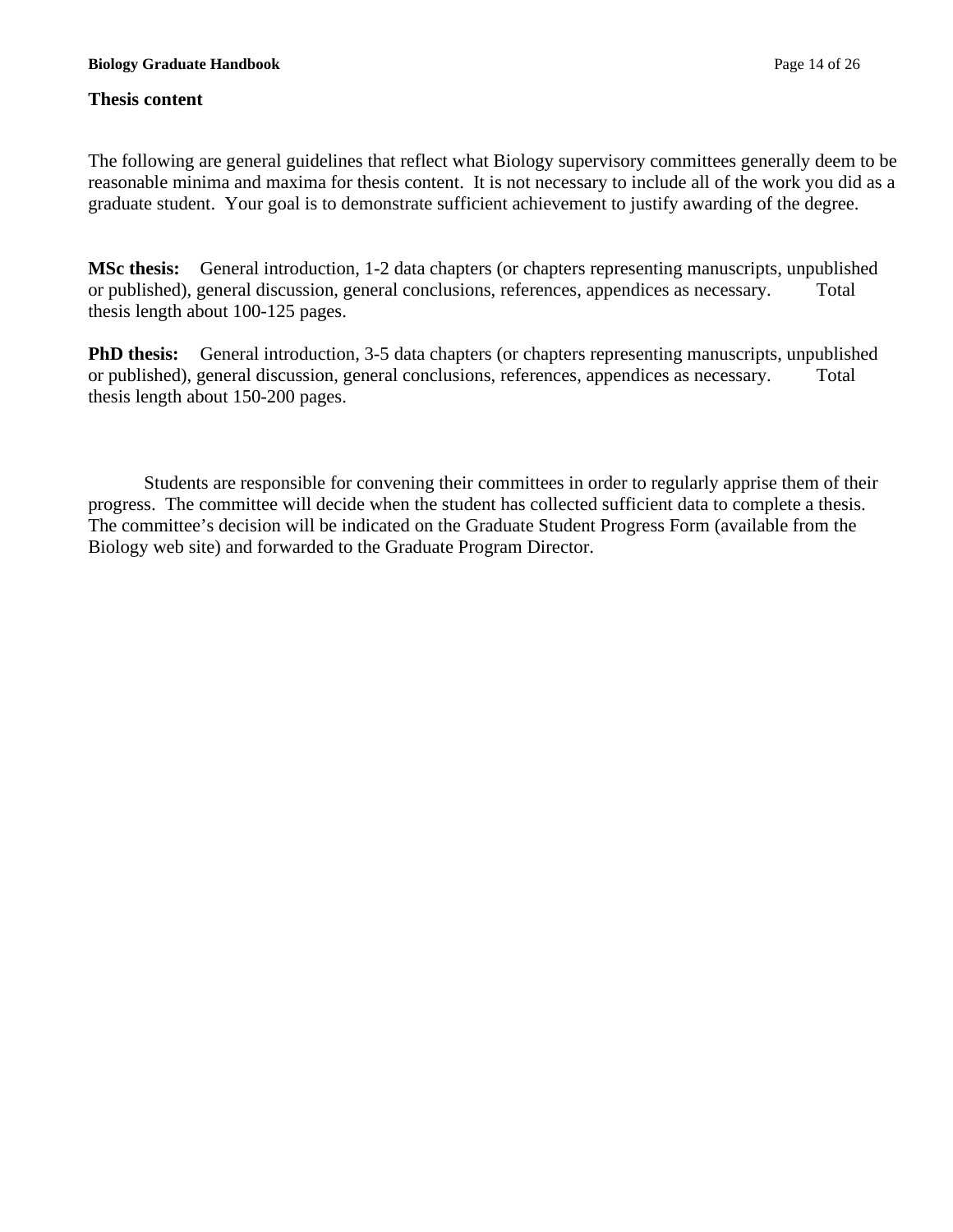### **MSc and PhD thesis procedures**

### *Formatting of graduate theses*

The following guidelines are intended to **complement** the requirements of the Faculty of Graduate Studies. An important difference between Biology and FGS is that Biology committees regularly request that all references be collated at the end of the thesis, to improve the clarity of the monograph and to waste less paper. Students who insist on formatting theses their own way are likely to encounter opposition and irritation from committee members (hint: don't do it!).

- 1. All aspects of thesis formatting should follow the Brock University Library guidelines for E-Thesis Submission at [THESIS FORMAT SPECIFICATIONS AND TABLE OF CONTENTS Copy for](https://brocku.ca/graduate-studies/wp-content/uploads/sites/28/E-Thesis-Format-Specifications-32269-03-2017.pdf)  [Sept 16th Meeting \(brocku.ca\)](https://brocku.ca/graduate-studies/wp-content/uploads/sites/28/E-Thesis-Format-Specifications-32269-03-2017.pdf)
- 2. When printed copies of theses are to be provided for the supervisory and defence committee, they should printed as double-sided on laser printers. Bound copies of theses in the final version are students' own choices and are no longer required by the Department of Biological Sciences.
- 3. All typing and other costs of preparing the thesis are the responsibility of the student. Students are not permitted to use the departmental laser printers and photocopiers for printing/duplicating their theses, but can use the printer in the graduate student lounge.
- 4. Published manuscripts are likely to have different formatting. When included as thesis chapters, one consistent format should be used throughout the thesis, and all references should be compiled at the end of the thesis.

### *Final Draft Submission for Tuition Reduction (Graduate Studies Final Stage Submission)*

Once the student has completed all required courses and completed a final draft of the thesis and it has been reviewed by their supervisor, the student can hand in this first draft to the Graduate Program Director along with the final stage form from graduate studies (Student forms – Graduate Studies [\(brocku.ca\)](https://brocku.ca/graduate-studies/student-resources/forms/#registration) to apply for the first draft tuition reduction. **The submission to the GPD should be as a pdf document attached to an email. Note that the tuition reduction is only for ONCE and for ONE term.**  The student should request the supervisor to confirm via email to the GPD that they have reviewed the draft to confirm it represents a document that would require less than one term to complete for final review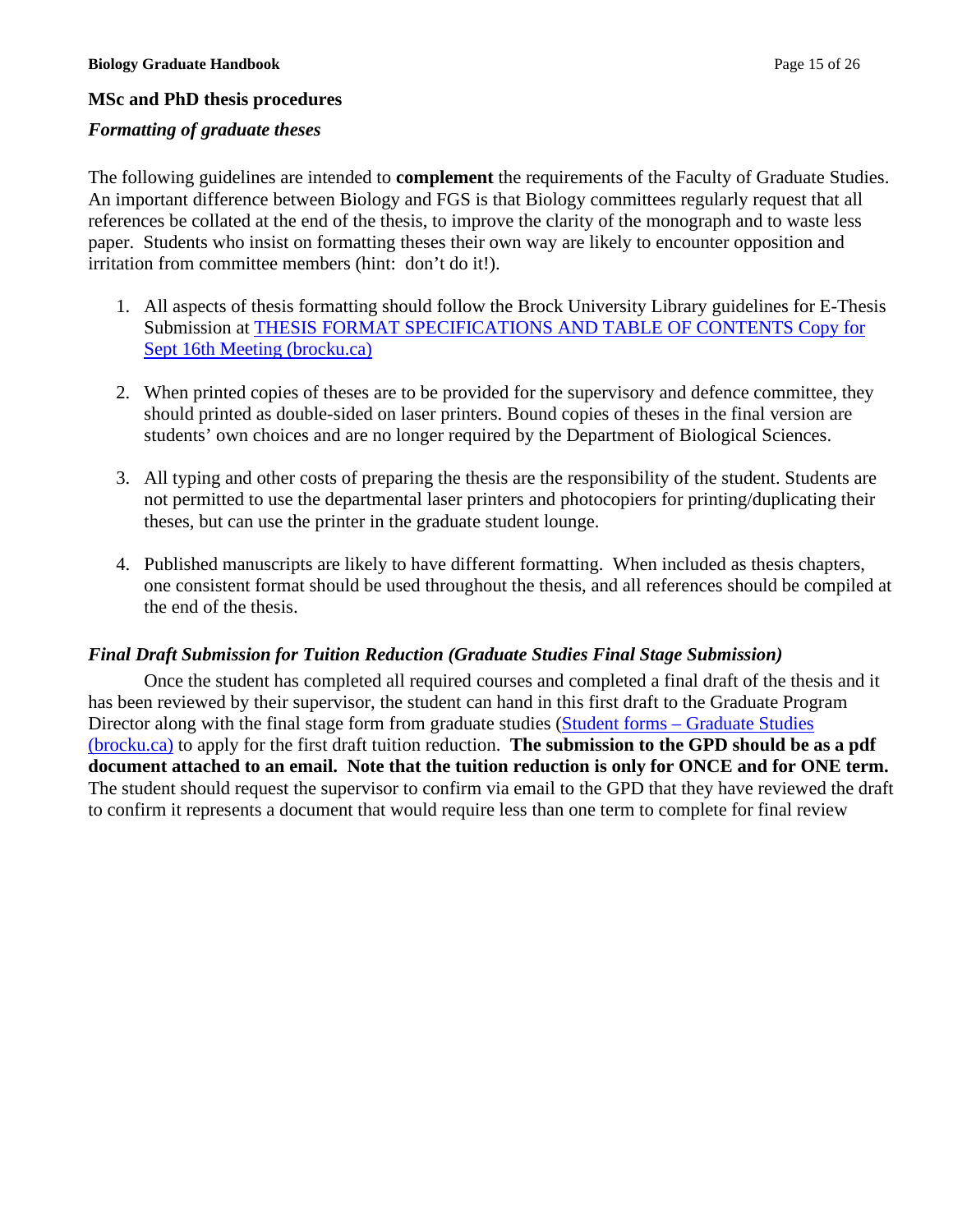## *Internal Thesis Review*

Once the supervisor(s) agree(s) that the thesis is ready for internal review by the supervisory committee, an email to that effect from the supervisor(s), or the student, should be forwarded to the Graduate Program Director. The student should provide an electronic copy (preferably a Brock OneDrive URL, especially with the thesis file size over 3Mb) of the thesis in MS Word format to the GPD.

The GPD forwards the thesis file or the OneDrive link to the committee who will evaluate it and decide whether it is ready for external review. The internal review process normally takes three weeks (see below for black-out periods), and if a substantial delay in completing the review is expected, the committee member is encouraged to let the GPD know. If the student is required to make major revisions during the internal review process, it may take longer than three weeks. Each committee member forwards comments to the Graduate Program Director who forwards them to the student unless other arrangements made with the approval of the GPD. The thesis may be submitted for external review once required revisions have been made, as recommended in the internal review.

## *External Thesis Review and Defence Date*

Final copy of the thesis gets submitted to the Graduate Program Director electronically.

For PhD theses, a list of potential Brock internal external examiners (who must be tenured members of the Graduate Faculty, but not members of the Biological Sciences graduate program) should also be submitted. The Graduate Program Director chooses the Brock internal external examiner.

The supervisor and student must also complete a list of three potential external examiners and their contact information, ranked in order of preference, and submit to the GPD. A form for this is on the graduate studies website. The list of potential external examiners is forwarded to the appropriate Dean by the GPD. Once the external examiners have been named, a defence date will be set. The date will normally be 4-6 weeks from the external examiner notification date. Electronic copies of the thesis will be distributed to the committee. Students should keep a copy for themselves and bring it to the defence.

# *Black-out Periods for Defence and Internal Reviews*

Two times of the year are set aside where no thesis defences or internal review procedures will take place. This is to accommodate normal holiday practise and alleviate scheduling difficulties at common university closure periods.

Summer black-out: August  $15<sup>th</sup>$  to August  $31<sup>st</sup>$ Winter black-out: December  $18<sup>th</sup>$  to January  $3<sup>rd</sup>$ 

Note that students should not submit theses for internal review within these time periods. If submitting prior to these time periods, the "3 week" clock will stop at these time points and return to normal patterns after the duration of the black-out period. Students are advised to plan ahead. For example, if you wished to defend your thesis on September 1, you would have to submit for external review around the end of June. Likewise, if you wanted to defend on January 5th, you would need to submit for external review by ~November 5th. Remember to add at least 3 weeks for the internal review before that.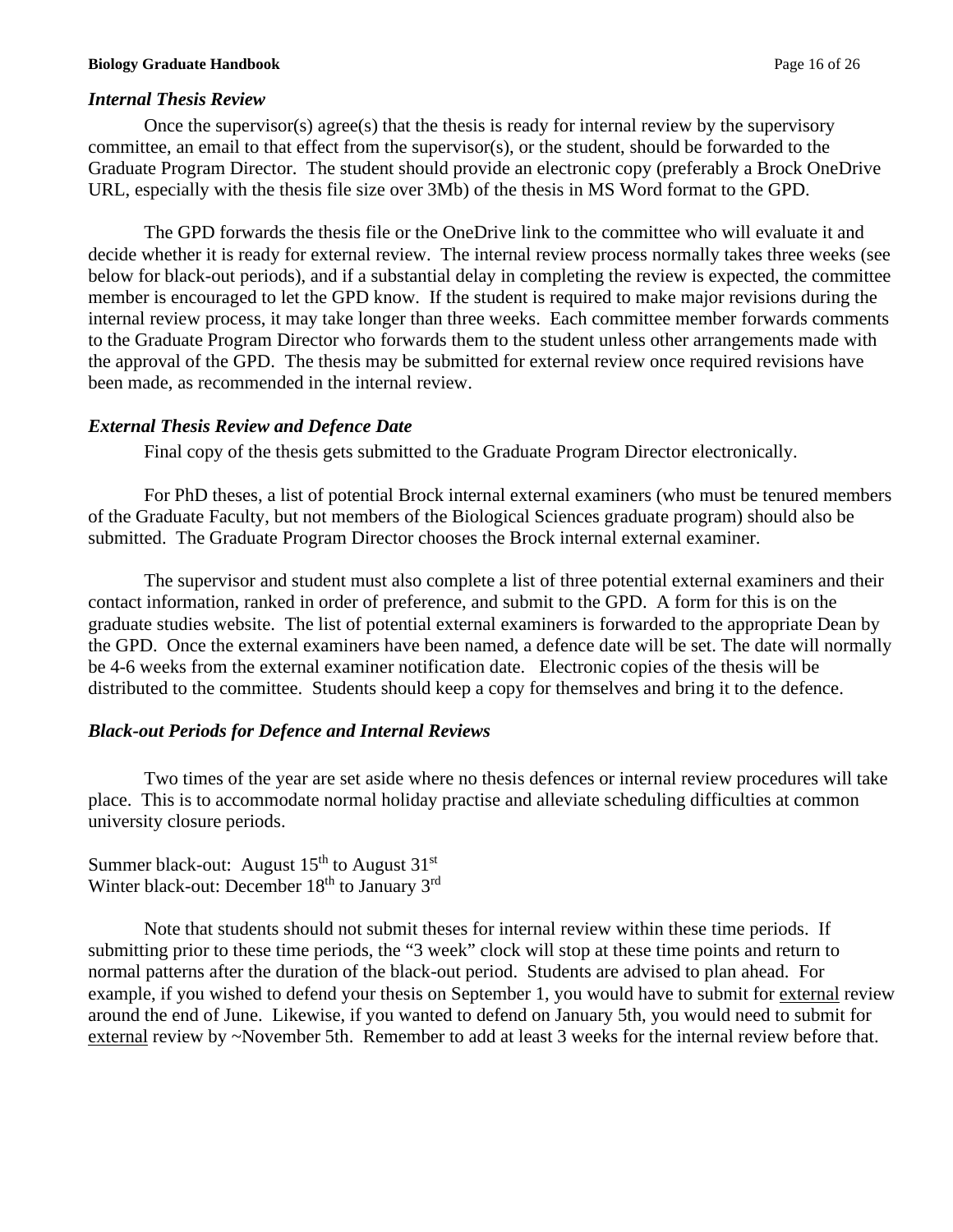#### **Biology Graduate Handbook** Page 17 of 26

#### **MSc defence format**

#### *Examining Committee makeup*

– examining committee chair (Dean of Mathematics and Science or Dean's delegate), external examiner, thesis supervisor, and two departmental representatives (normally the two departmental members that were on the supervisory committee). The biology graduate program will continue to use external examiners from outside Brock University.

### *Format of exam*

- Exam chair introduces committee and candidate, explains the format of the defence.
- Candidate presents a research seminar, around 30 minutes in length, followed by a short period in which the floor is open to questions from the audience.
- After a short break, the examination begins. Audience may remain but may not ask questions.
- Order of questioning is usually external examiner,  $1<sup>st</sup>$  departmental representative,  $2<sup>nd</sup>$  departmental representative, supervisor. The chair of the examining committee is not required to participate in the questioning period.
- The questioning period is normally about 2 hours, consisting of two rounds of questioning by the examining committee. However, the exam may be longer if the committee deems it necessary.
- When the committee is satisfied with the questioning, the Chair thanks the candidate and the audience, who then leave the room so that the Committee may deliberate *in camera.*

### *Possible outcomes of the exam*

All members of the examining committee will vote on the outcome of the exam, except the Chair, who is the Associate Dean of Mathematics and Science or designate) for a total of 4 votes or 5 votes if the student is co-supervised.

If at least 3 members of the committee vote to fail, the result is FAIL.

If at least 3 members of the committee vote to pass, the result is PASS.

In the event of a tie vote (usually, 2 votes for pass, 2 votes for fail), the vote of the external examiner will be the outcome of the exam.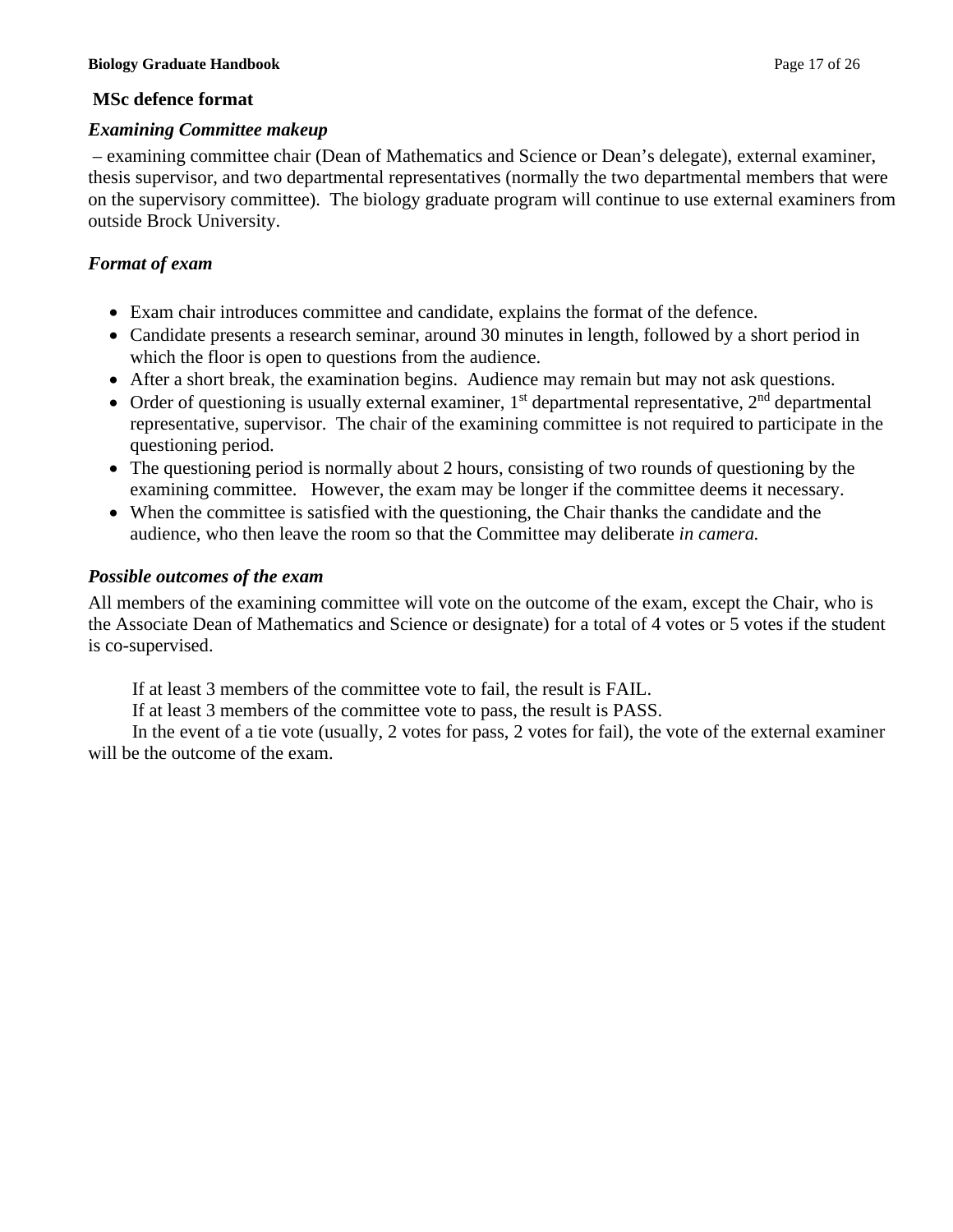#### **Biology Graduate Handbook** Page 18 of 26

## **PhD defence format**

### *Examining Committee makeup*

– examining committee chair (Dean of Graduate Studies or delegate), external examiner, Brock internal examiner, thesis supervisor, and two departmental representatives (normally the two departmental members who were on the supervisory committee). Note that for PhD exams, video attendance by the external examiner is not acceptable except in case of last minute travel emergencies.

## *Format of the thesis defense oral exam*

- Exam chair introduces committee and candidate, explains the format of the defence.
- Candidate presents a research seminar, around 30 minutes in length.
- Floor is open to questions from the audience.
- This is followed by a short break (and refreshments).
- The oral defence proceeds. Audience may remain but may not ask questions during the defence.
- Order of questioning is usually external examiner, internal examiner,  $1<sup>st</sup>$  departmental representative, 2<sup>nd</sup> departmental representative, supervisor. The chair of the examining committee is not required to participate in the questioning period.
- The questioning period will normally consist of two rounds of questioning by the examining committee, but additional rounds may be required.
- When the committee is satisfied with the questioning, the Chair thanks the candidate and the audience, who then leave the room so that the Committee may deliberate *in camera.*

# *Possible outcomes of the PhD oral exam*

All members of the examining committee, excluding the committee chair, will vote on the outcome of the exam, for a total of 5 votes (6 votes if the student is co-supervised). The Chair (who is the Dean of Graduate Studies or the Dean's designate) does not vote.

Pass - at least 4 of 5 or 5 of 6 voting members of the committee vote to pass. The alternative is Fail.

In the event of a tie vote, the vote of the external examiner will be the outcome of the exam.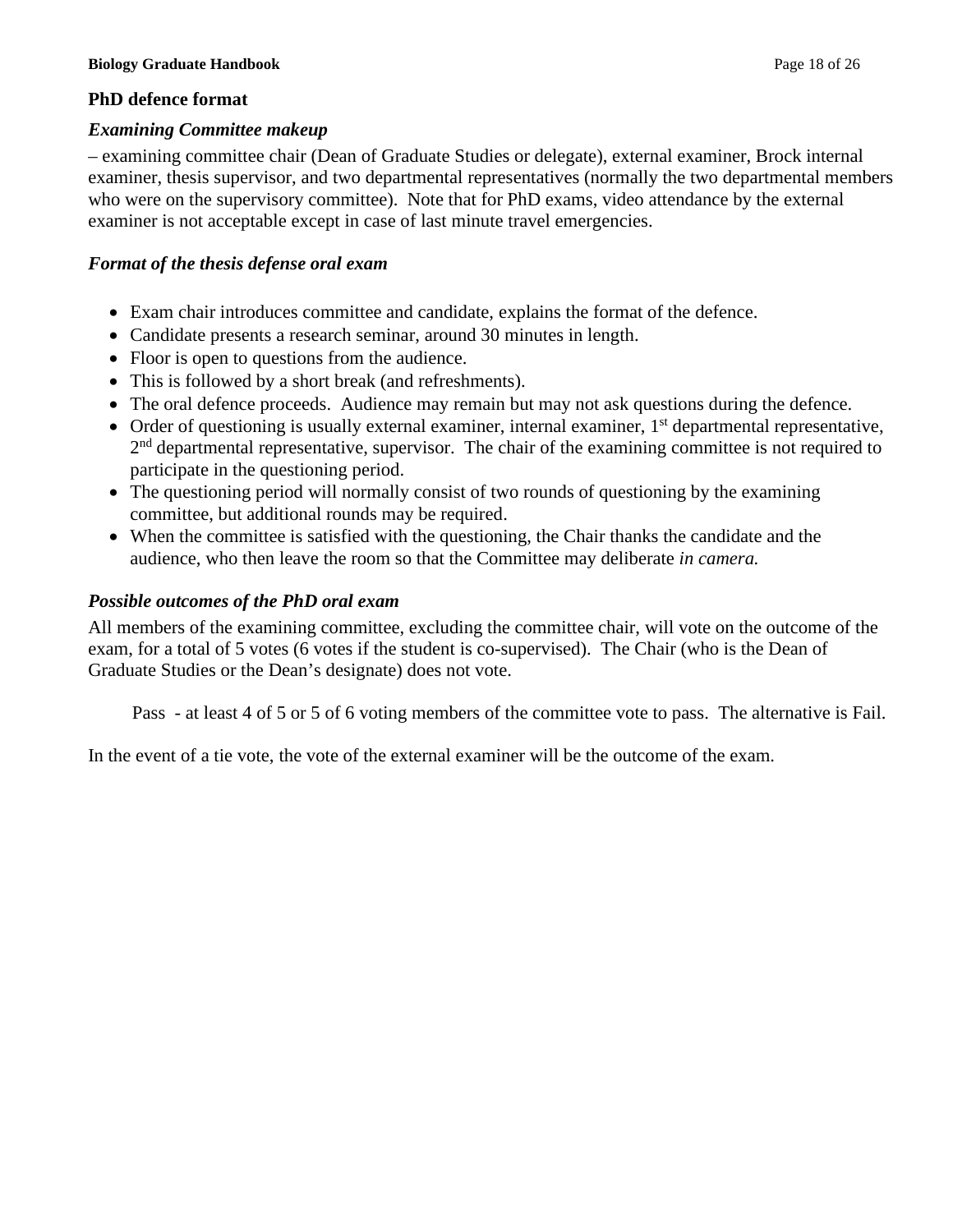#### **Biology Graduate Handbook** Page 19 of 26

### **After the thesis defence**

There are several things that still need to be done after the defense in order for students to graduate.

1. A variety of copyright forms must be filled out and signed by the student. Usually this happens immediately following the thesis defense.

2. The committee may require thesis revisions. These are mandatory and must be submitted by the date decided on at the exam. The exam decision form that is signed by the committee is only signed by the supervisor after the revisions have been submitted.

3. Students shall supply their supervisors with copies of the data used in the thesis, as well as other data that were collected in the course of the graduate program, even if they were not included in the thesis. Supervisors are co-owners of data produced in their research labs. Failure to provide data files, copies of field notes, copies of lab books, etc. as requested, may result in a delay in the processing of final paperwork to enable convocation.

Graduate Studies and the University may have additional requirements, such as payment of outstanding fees.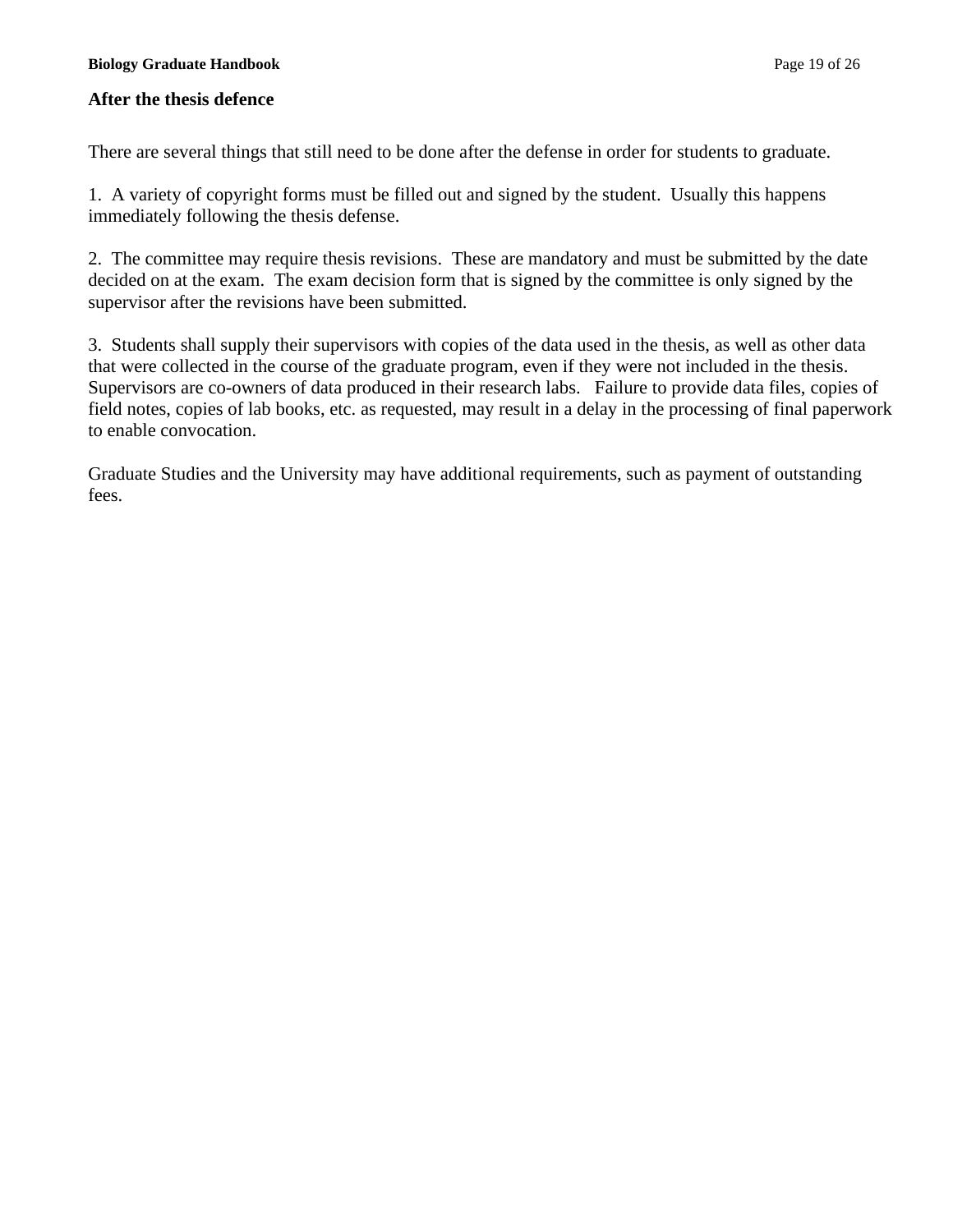#### **Biology Graduate Handbook** Page 20 of 26

#### **Data ownership and publication rights**

Data collected during the course of graduate program belong to both the graduate student and the supervisor. Original data records, including lab books and field books, belong to the supervisor's research program and must remain with the supervisor when the student leaves, unless the student has specifically been given permission to take them. Students are, of course, entitled to keep copies of original data records. Students should submit complete copies of their data to their supervisors at the point of internal review. **The Graduate Program Director will sign off on completion of degree requirements only after supervisors advise that they have received complete versions of all required data, lab books, field books, etc.** 

All graduate students are encouraged to produce manuscripts for publication based on their graduate work or any other research that may have been conducted in the course of their graduate program. Graduate students should be aware that first authorship, even for manuscripts based on their thesis, is not automatic, and should discuss with their supervisors how authorship will be assigned. Graduate students who do wish to write manuscripts based on data they collected as part of their graduate research will normally have one year following their departure from the program to provide a complete first manuscript draft of any data they wish to publish. After one year, supervisors may elect to proceed with publication themselves.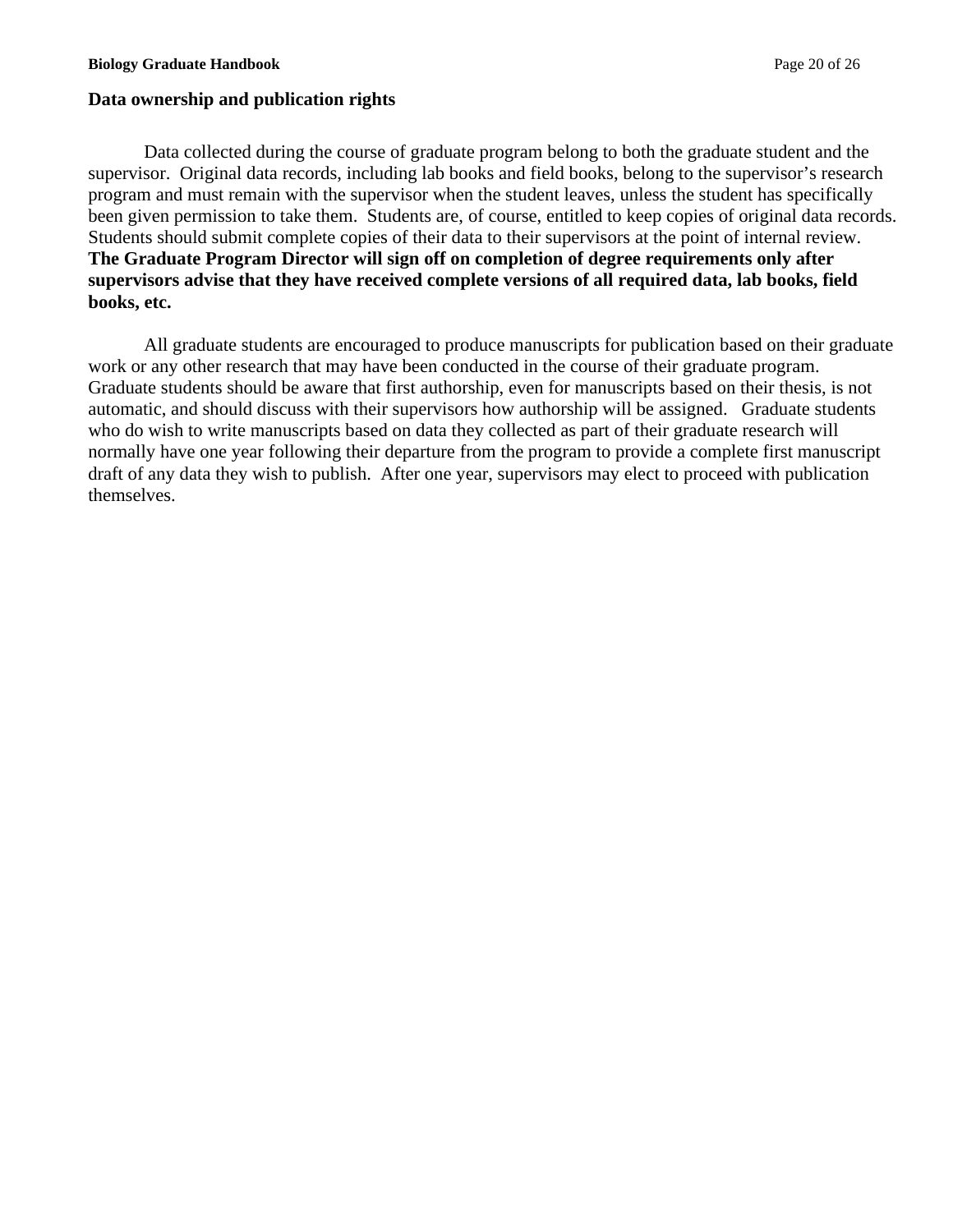## **Temporal Milestones for Ful l -Time MSc Student s**



t allow up to 6 weeks to arrange thesis defence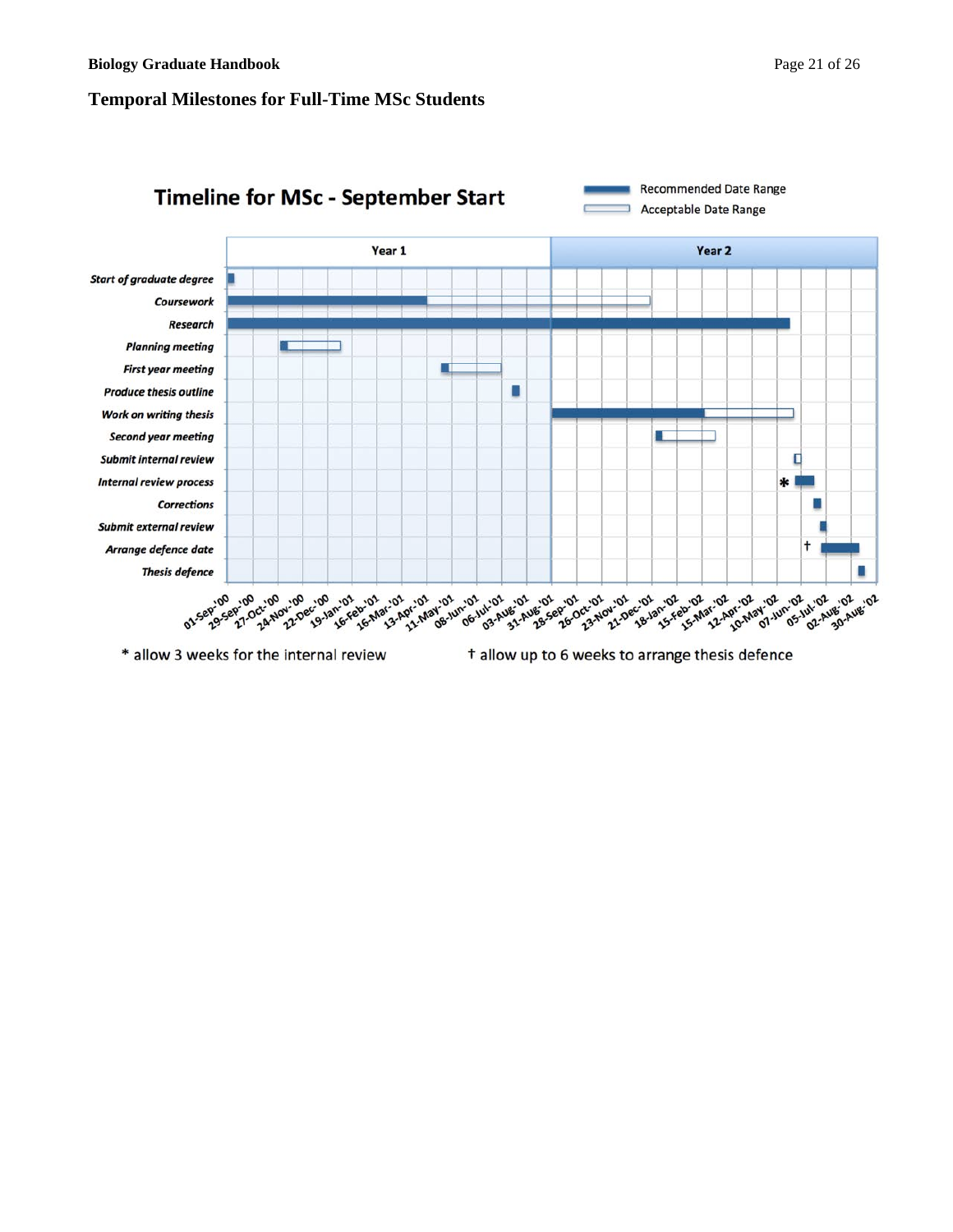

t allow up to 6 weeks to arrange thesis defence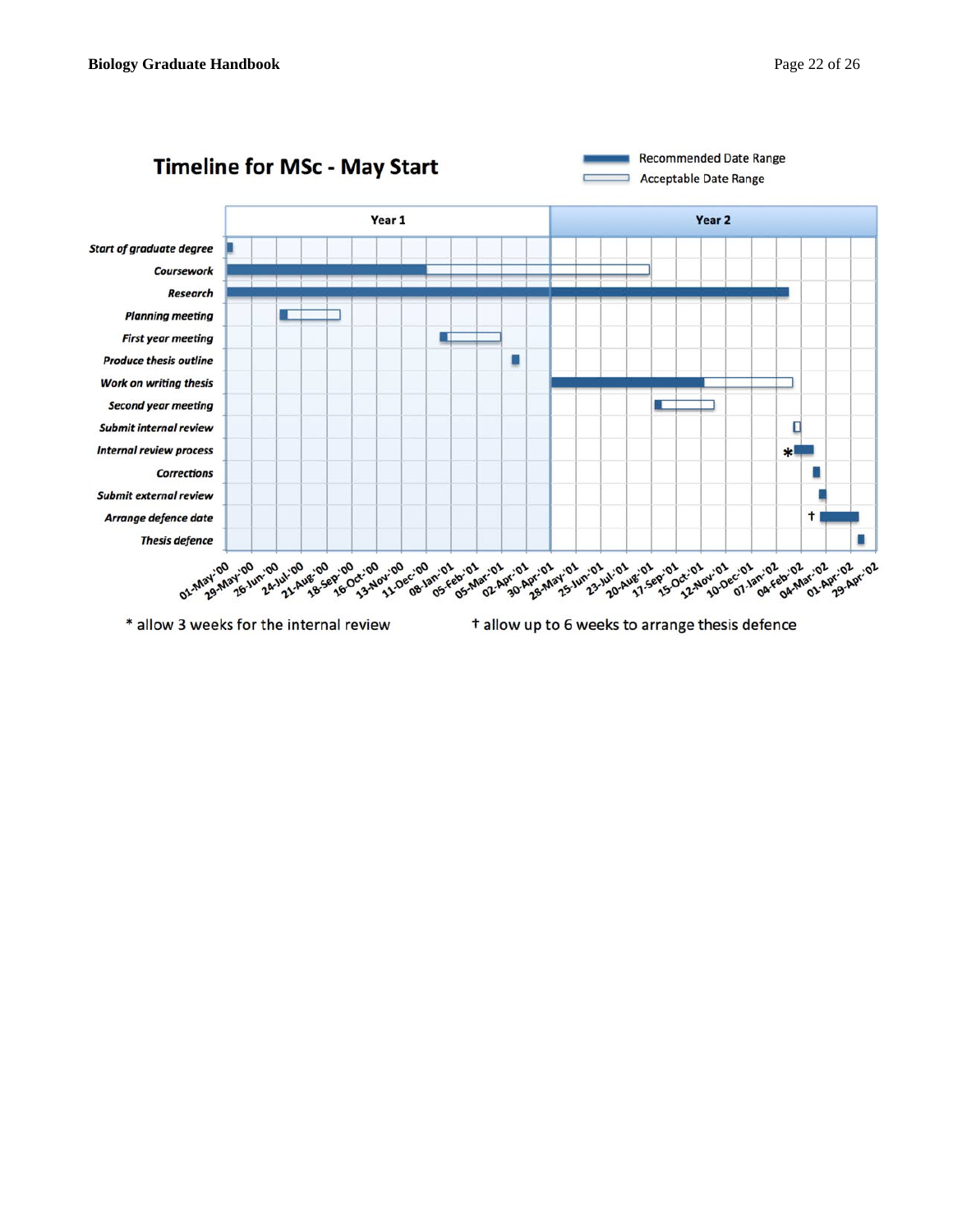

t allow up to 6 weeks to arrange thesis defence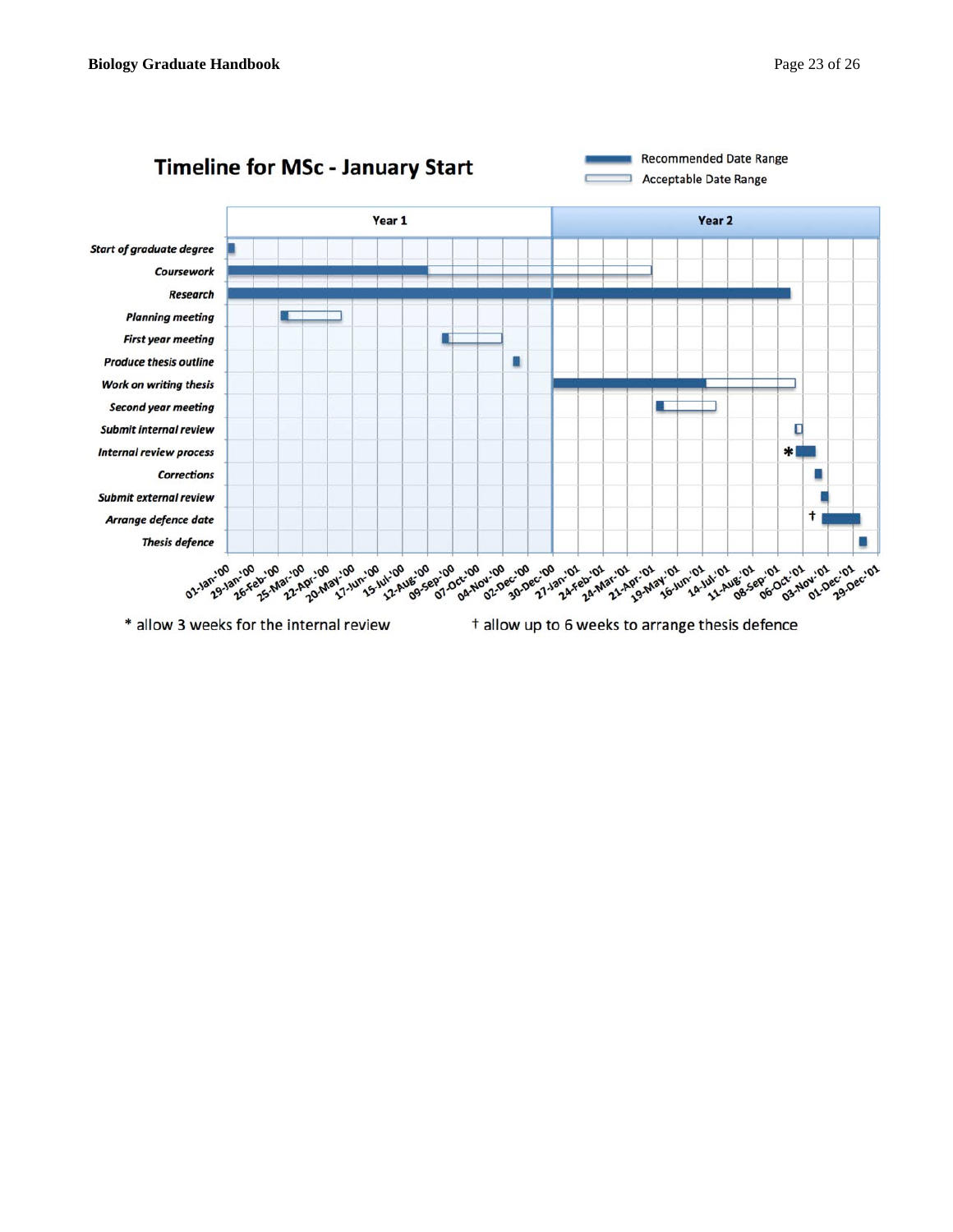## **Temporal Milestones for PhD Students**



t allow up to 6 weeks to arrange thesis defence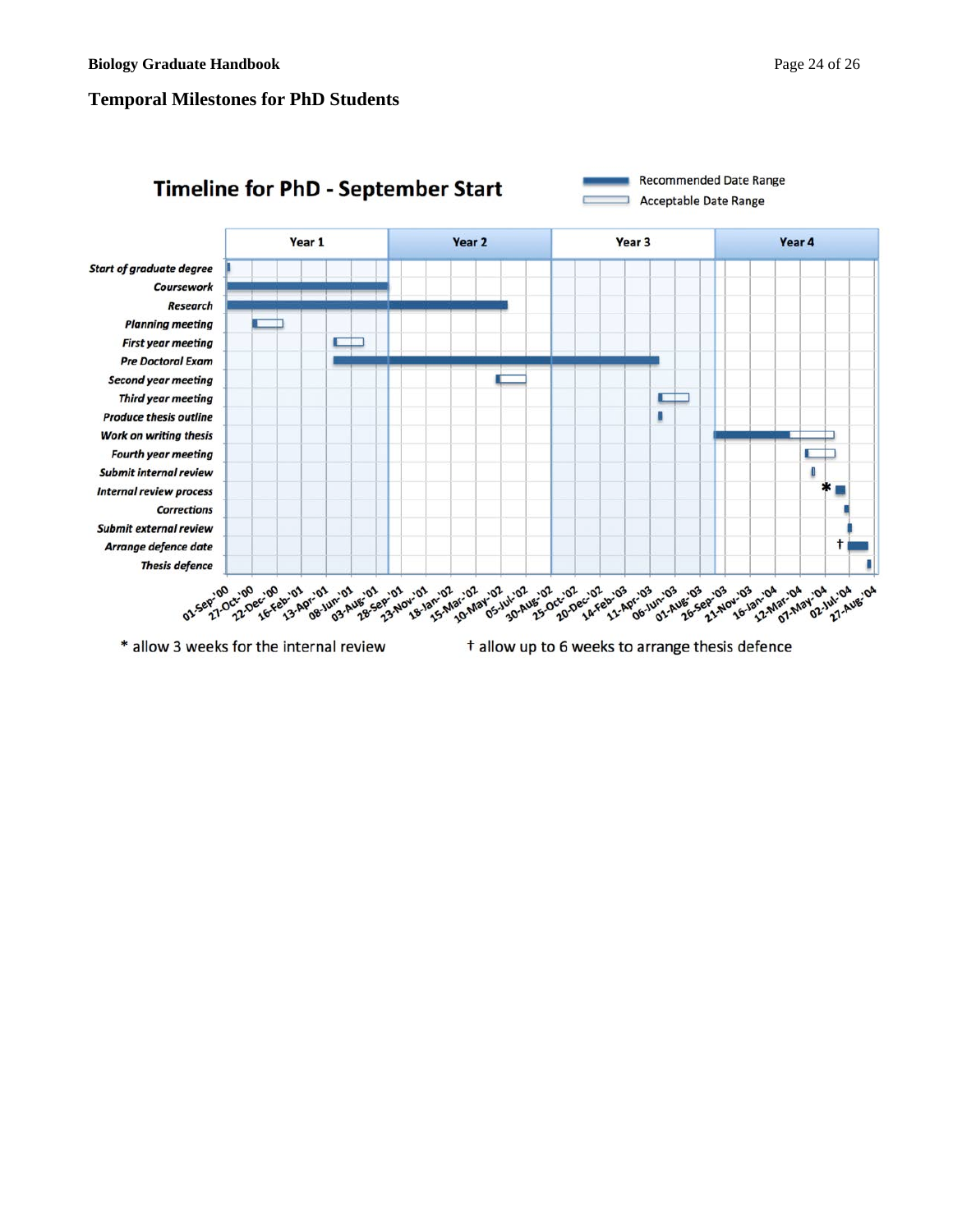

t allow up to 6 weeks to arrange thesis defence